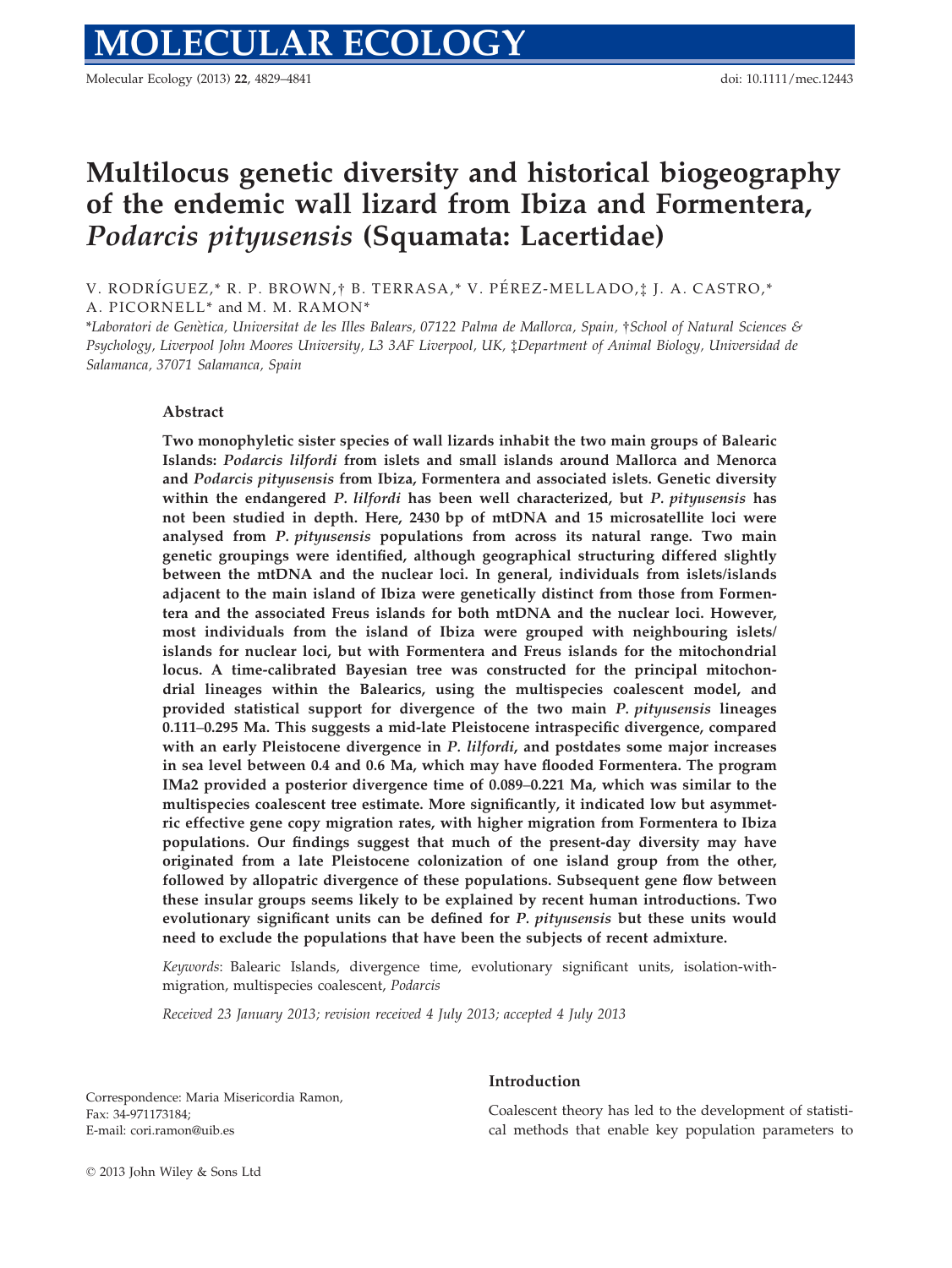be estimated. Application of these methods to sequence or length polymorphism data is popular because they can provide insights into population demographics and genetic structures, and help our understanding of causes of intraspecific diversity ([Hey 2005;](https://www.researchgate.net/publication/7842384_On_the_Number_of_New_World_Founders_A_Population_Genetic_Portrait_of_the_Peopling_of_the_Americas?el=1_x_8&enrichId=rgreq-15893e3d5ff518c30987b76258204bb4-XXX&enrichSource=Y292ZXJQYWdlOzI1NjA3MTU3OTtBUzoxMDM3ODM5NzE0MjYzMTJAMTQwMTc1NTQzNTQxNQ==) [Rocha](https://www.researchgate.net/publication/230254413_Cryptic_diversity_within_the_endemic_prehensile-tailed_gecko_Urocotyledon_inexpectata_across_the_Seychelles_Islands_Patterns_of_phylogeographical_structure_and_isolation_at_the_multilocus_level?el=1_x_8&enrichId=rgreq-15893e3d5ff518c30987b76258204bb4-XXX&enrichSource=Y292ZXJQYWdlOzI1NjA3MTU3OTtBUzoxMDM3ODM5NzE0MjYzMTJAMTQwMTc1NTQzNTQxNQ==) et al. [2011;](https://www.researchgate.net/publication/230254413_Cryptic_diversity_within_the_endemic_prehensile-tailed_gecko_Urocotyledon_inexpectata_across_the_Seychelles_Islands_Patterns_of_phylogeographical_structure_and_isolation_at_the_multilocus_level?el=1_x_8&enrichId=rgreq-15893e3d5ff518c30987b76258204bb4-XXX&enrichSource=Y292ZXJQYWdlOzI1NjA3MTU3OTtBUzoxMDM3ODM5NzE0MjYzMTJAMTQwMTc1NTQzNTQxNQ==) [Brown](https://www.researchgate.net/publication/234090763_Species_delimitation_and_digit_number_in_a_North_African_skink?el=1_x_8&enrichId=rgreq-15893e3d5ff518c30987b76258204bb4-XXX&enrichSource=Y292ZXJQYWdlOzI1NjA3MTU3OTtBUzoxMDM3ODM5NzE0MjYzMTJAMTQwMTc1NTQzNTQxNQ==) et al. 2012; Zieliński et al. 2013). They are also useful in conservation genetics, where population sizes and migration between populations with resultant changes in genetic structuring are key factors that could affect the long-term survival of conservation units ([Paquette](https://www.researchgate.net/publication/226194165_Riverbeds_demarcate_distinct_conservation_units_of_the_radiated_tortoise_Geochelone_radiata_in_southern_Madagascar?el=1_x_8&enrichId=rgreq-15893e3d5ff518c30987b76258204bb4-XXX&enrichSource=Y292ZXJQYWdlOzI1NjA3MTU3OTtBUzoxMDM3ODM5NzE0MjYzMTJAMTQwMTc1NTQzNTQxNQ==) et al. 2007; Sly et al. 2010; Karl et al. [2011;](https://www.researchgate.net/publication/226232604_Phylogeography_and_conservation_of_the_bull_shark_Carcharhinus_leucas_inferred_from_mitochondrial_and_microsatellite_DNA?el=1_x_8&enrichId=rgreq-15893e3d5ff518c30987b76258204bb4-XXX&enrichSource=Y292ZXJQYWdlOzI1NjA3MTU3OTtBUzoxMDM3ODM5NzE0MjYzMTJAMTQwMTc1NTQzNTQxNQ==) [Schoville](https://www.researchgate.net/publication/232361202_Conservation_genetics_of_evolutionary_lineages_of_the_endangered_mountain_yellow-legged_frog_Rana_muscosa_Amphibia_Ranidae_in_southern_California?el=1_x_8&enrichId=rgreq-15893e3d5ff518c30987b76258204bb4-XXX&enrichSource=Y292ZXJQYWdlOzI1NjA3MTU3OTtBUzoxMDM3ODM5NzE0MjYzMTJAMTQwMTc1NTQzNTQxNQ==) et al. 2011; [Reilly](https://www.researchgate.net/publication/232698227_Defining_evolutionary_boundaries_across_parapatric_ecomorphs_of_Black_Salamanders_Aneides_flavipunctatus_with_conservation_implications?el=1_x_8&enrichId=rgreq-15893e3d5ff518c30987b76258204bb4-XXX&enrichSource=Y292ZXJQYWdlOzI1NjA3MTU3OTtBUzoxMDM3ODM5NzE0MjYzMTJAMTQwMTc1NTQzNTQxNQ==) et al. 2012). The timing of intraspecific splitting events is also important, because the time periods over which populations have followed independent trajectories are informative when attempting to assess whether populations merit evolutionary significant- or management unit status.

Identification of suitable molecular markers is critical for informative coalescent-based inferences. Low substitution rates of nuclear sequences mean that they often contain relatively little information about recent population-level processes. In contrast, nuclear microsatellite markers have 100–1000 times higher evolutionary rates and are therefore more revealing about both recent historical and contemporary genetic patterns ([Gilbert](https://www.researchgate.net/publication/21186426_Genetic_fingerprinting_reflects_population_differentiation_in_California_Channel_Island_Fox?el=1_x_8&enrichId=rgreq-15893e3d5ff518c30987b76258204bb4-XXX&enrichSource=Y292ZXJQYWdlOzI1NjA3MTU3OTtBUzoxMDM3ODM5NzE0MjYzMTJAMTQwMTc1NTQzNTQxNQ==) et al. [1990;](https://www.researchgate.net/publication/21186426_Genetic_fingerprinting_reflects_population_differentiation_in_California_Channel_Island_Fox?el=1_x_8&enrichId=rgreq-15893e3d5ff518c30987b76258204bb4-XXX&enrichSource=Y292ZXJQYWdlOzI1NjA3MTU3OTtBUzoxMDM3ODM5NzE0MjYzMTJAMTQwMTc1NTQzNTQxNQ==) [Wan](https://www.researchgate.net/publication/8435728_Wan_QH_Wu_H_Fujihara_T_Fang_SG_Which_genetic_marker_for_which_conservation_genetics_issue_Electrophoresis?el=1_x_8&enrichId=rgreq-15893e3d5ff518c30987b76258204bb4-XXX&enrichSource=Y292ZXJQYWdlOzI1NjA3MTU3OTtBUzoxMDM3ODM5NzE0MjYzMTJAMTQwMTc1NTQzNTQxNQ==) et al. 2004), but tend to be less suitable for examining earlier periods in a species' history. Despite some well-known drawbacks ([Zhang & Hewitt](https://www.researchgate.net/publication/297953233_Nuclear_DNA_analyses_in_genetic_studies_of_populations_practice_problems_and_prospects_vol_12_pg_563_2003?el=1_x_8&enrichId=rgreq-15893e3d5ff518c30987b76258204bb4-XXX&enrichSource=Y292ZXJQYWdlOzI1NjA3MTU3OTtBUzoxMDM3ODM5NzE0MjYzMTJAMTQwMTc1NTQzNTQxNQ==) [2003](https://www.researchgate.net/publication/297953233_Nuclear_DNA_analyses_in_genetic_studies_of_populations_practice_problems_and_prospects_vol_12_pg_563_2003?el=1_x_8&enrichId=rgreq-15893e3d5ff518c30987b76258204bb4-XXX&enrichSource=Y292ZXJQYWdlOzI1NjA3MTU3OTtBUzoxMDM3ODM5NzE0MjYzMTJAMTQwMTc1NTQzNTQxNQ==)), the relatively high substitution rate of mtDNA (5–10 times that of nuclear sequences; Ballard & Whitlock 2004; Wan [et al.](https://www.researchgate.net/publication/8435728_Wan_QH_Wu_H_Fujihara_T_Fang_SG_Which_genetic_marker_for_which_conservation_genetics_issue_Electrophoresis?el=1_x_8&enrichId=rgreq-15893e3d5ff518c30987b76258204bb4-XXX&enrichSource=Y292ZXJQYWdlOzI1NjA3MTU3OTtBUzoxMDM3ODM5NzE0MjYzMTJAMTQwMTc1NTQzNTQxNQ==) 2004) makes it very useful for examining events that occurred during earlier periods of a typical species history. MtDNA is therefore quite a suitable marker for population and conservation genetics (Wan [et al.](https://www.researchgate.net/publication/8435728_Wan_QH_Wu_H_Fujihara_T_Fang_SG_Which_genetic_marker_for_which_conservation_genetics_issue_Electrophoresis?el=1_x_8&enrichId=rgreq-15893e3d5ff518c30987b76258204bb4-XXX&enrichSource=Y292ZXJQYWdlOzI1NjA3MTU3OTtBUzoxMDM3ODM5NzE0MjYzMTJAMTQwMTc1NTQzNTQxNQ==) 2004). This study employs microsatellite and mtDNA markers to examine populations of an island endemic lizard that appears to have originated just over 5 Ma, based on the rationale that they should be informative about very recent/current processes and older events in the species history, respectively.

Podarcis pityusensis (Boscá 1883) is found in the western Balearic Islands known as the Pityusic group. More specifically, it inhabits Ibiza and Formentera, along with 42 of their associated islets (Pérez-Mellado 2009; Salvador 2009). It is classified as 'near threatened' by the IUCN, unlike its sister species from the more eastern Balearic Islands (Gymnesic group), P. lilfordi, which is classified as 'endangered'. Podarcis pityusensis shows considerable phenotypic variation among populations, in terms of size, sexual dimorphism, dorsal scales and coloration, which has led to the recognition of 23 subspecies (Salvador & Pleguezuelos 2002; Pérez-Mellado 2009). To date, there have been no detailed analyses of genetic diversity within this species. Isozyme markers were

compared between subspecies by [Guillaume & Cirer](https://www.researchgate.net/publication/39088018_Comparacion_electroforetica_de_diez_poblaciones_de_Podarcis_pityusensis_Bosca_1882_Lacertidae_de_Ibiza_Formentera_e_islotes_circunvecinos?el=1_x_8&enrichId=rgreq-15893e3d5ff518c30987b76258204bb4-XXX&enrichSource=Y292ZXJQYWdlOzI1NjA3MTU3OTtBUzoxMDM3ODM5NzE0MjYzMTJAMTQwMTc1NTQzNTQxNQ==) [\(1985\)](https://www.researchgate.net/publication/39088018_Comparacion_electroforetica_de_diez_poblaciones_de_Podarcis_pityusensis_Bosca_1882_Lacertidae_de_Ibiza_Formentera_e_islotes_circunvecinos?el=1_x_8&enrichId=rgreq-15893e3d5ff518c30987b76258204bb4-XXX&enrichSource=Y292ZXJQYWdlOzI1NjA3MTU3OTtBUzoxMDM3ODM5NzE0MjYzMTJAMTQwMTc1NTQzNTQxNQ==), while [Terrasa](https://www.researchgate.net/publication/233571883_Genetic_variation_within_endemic_Podarcis_lizards_from_the_Balearic_Islands_inferred_from_partial_Cytochrome_b_sequences?el=1_x_8&enrichId=rgreq-15893e3d5ff518c30987b76258204bb4-XXX&enrichSource=Y292ZXJQYWdlOzI1NjA3MTU3OTtBUzoxMDM3ODM5NzE0MjYzMTJAMTQwMTc1NTQzNTQxNQ==) et al. (2004) examined mtDNA. Both studies detected low levels of diversity. [Brown](https://www.researchgate.net/publication/5347886_Bayesian_estimation_of_post-Messinian_divergence_times_in_Balearic_Island_lizards?el=1_x_8&enrichId=rgreq-15893e3d5ff518c30987b76258204bb4-XXX&enrichSource=Y292ZXJQYWdlOzI1NjA3MTU3OTtBUzoxMDM3ODM5NzE0MjYzMTJAMTQwMTc1NTQzNTQxNQ==) et al. [\(2008\)](https://www.researchgate.net/publication/5347886_Bayesian_estimation_of_post-Messinian_divergence_times_in_Balearic_Island_lizards?el=1_x_8&enrichId=rgreq-15893e3d5ff518c30987b76258204bb4-XXX&enrichSource=Y292ZXJQYWdlOzI1NjA3MTU3OTtBUzoxMDM3ODM5NzE0MjYzMTJAMTQwMTc1NTQzNTQxNQ==) included P. pityusensis from five sites in their mtDNA analysis of both Balearic Podarcis. Although this limited sampling captured the main mtDNA lineages, it was likely to represent only a small proportion of the total cross-archipelago diversity.

Some of the geographical events that might have impacted on the population history of Balearic Podarcis are well known. The Messinian Salinity Crisis (MSC) is a key event that includes the isolation and deep desiccation of the Mediterranean, and had an impact on many Mediterranean islands' taxa ([Bover](https://www.researchgate.net/publication/223058389_Three_islands_three_worlds_Paleogeography_and_evolution_of_the_vertebrate_fauna_from_the_Balearic_Islands?el=1_x_8&enrichId=rgreq-15893e3d5ff518c30987b76258204bb4-XXX&enrichSource=Y292ZXJQYWdlOzI1NjA3MTU3OTtBUzoxMDM3ODM5NzE0MjYzMTJAMTQwMTc1NTQzNTQxNQ==) et al. 2008; Cano-Maqueda et al. 2008; [Bauza-Ribot](https://www.researchgate.net/publication/51522853_Islands_beneath_islands_Phylogeography_of_a_groundwater_amphipod_crustacean_in_the_Balearic_archipelago?el=1_x_8&enrichId=rgreq-15893e3d5ff518c30987b76258204bb4-XXX&enrichSource=Y292ZXJQYWdlOzI1NjA3MTU3OTtBUzoxMDM3ODM5NzE0MjYzMTJAMTQwMTc1NTQzNTQxNQ==) et al. 2011; [Bidegaray-Batista &](https://www.researchgate.net/publication/51757201_Gone_with_the_plate_The_opening_of_the_Western_Mediterranean_basin_drove_the_diversification_of_ground-dweller_spiders?el=1_x_8&enrichId=rgreq-15893e3d5ff518c30987b76258204bb4-XXX&enrichSource=Y292ZXJQYWdlOzI1NjA3MTU3OTtBUzoxMDM3ODM5NzE0MjYzMTJAMTQwMTc1NTQzNTQxNQ==) [Arnedo 2011](https://www.researchgate.net/publication/51757201_Gone_with_the_plate_The_opening_of_the_Western_Mediterranean_basin_drove_the_diversification_of_ground-dweller_spiders?el=1_x_8&enrichId=rgreq-15893e3d5ff518c30987b76258204bb4-XXX&enrichSource=Y292ZXJQYWdlOzI1NjA3MTU3OTtBUzoxMDM3ODM5NzE0MjYzMTJAMTQwMTc1NTQzNTQxNQ==)). After a long period of desiccation, 5.96–5.33 Ma ago ([Krijgsman](https://www.researchgate.net/publication/251642135_Chronology_causes_and_progression_of_the_Messinian_Salinity_Crisis?el=1_x_8&enrichId=rgreq-15893e3d5ff518c30987b76258204bb4-XXX&enrichSource=Y292ZXJQYWdlOzI1NjA3MTU3OTtBUzoxMDM3ODM5NzE0MjYzMTJAMTQwMTc1NTQzNTQxNQ==) et al. 1999; [Duggen](https://www.researchgate.net/publication/10812315_Deep_roots_of_the_Messinian_Salinity_Crisis?el=1_x_8&enrichId=rgreq-15893e3d5ff518c30987b76258204bb4-XXX&enrichSource=Y292ZXJQYWdlOzI1NjA3MTU3OTtBUzoxMDM3ODM5NzE0MjYzMTJAMTQwMTc1NTQzNTQxNQ==) et al. [2003](https://www.researchgate.net/publication/10812315_Deep_roots_of_the_Messinian_Salinity_Crisis?el=1_x_8&enrichId=rgreq-15893e3d5ff518c30987b76258204bb4-XXX&enrichSource=Y292ZXJQYWdlOzI1NjA3MTU3OTtBUzoxMDM3ODM5NzE0MjYzMTJAMTQwMTc1NTQzNTQxNQ==)), the Mediterranean Basin refilled within a very short time, possibly only a few months (Garcia-Castellanos et al. 2009). There is strong evidence to suggest that P. pityusensis became isolated from P. lilfordi at this time ([Brown](https://www.researchgate.net/publication/5347886_Bayesian_estimation_of_post-Messinian_divergence_times_in_Balearic_Island_lizards?el=1_x_8&enrichId=rgreq-15893e3d5ff518c30987b76258204bb4-XXX&enrichSource=Y292ZXJQYWdlOzI1NjA3MTU3OTtBUzoxMDM3ODM5NzE0MjYzMTJAMTQwMTc1NTQzNTQxNQ==) et al. 2008; [Terrasa](https://www.researchgate.net/publication/227499304_Foundations_for_conservation_of_intraspecific_genetic_diversity_revealed_by_analysis_of_phylogeographical_structure_in_the_endangered_endemic_lizard_Podarcis_lilfordi?el=1_x_8&enrichId=rgreq-15893e3d5ff518c30987b76258204bb4-XXX&enrichSource=Y292ZXJQYWdlOzI1NjA3MTU3OTtBUzoxMDM3ODM5NzE0MjYzMTJAMTQwMTc1NTQzNTQxNQ==) et al. 2009), so intraspecific lineages are expected to postdate the beginning of the Pliocene. MtDNA analysis of Balearic Podarcis dated the earliest sequence divergence among P. lilfordi at 1.45–3.99 Ma and the earliest divergence among P. pityusensis at 0.18–2.29 Ma ([Brown](https://www.researchgate.net/publication/5347886_Bayesian_estimation_of_post-Messinian_divergence_times_in_Balearic_Island_lizards?el=1_x_8&enrichId=rgreq-15893e3d5ff518c30987b76258204bb4-XXX&enrichSource=Y292ZXJQYWdlOzI1NjA3MTU3OTtBUzoxMDM3ODM5NzE0MjYzMTJAMTQwMTc1NTQzNTQxNQ==) et al. 2008). This predicts lower genetic diversity in P. pityusensis that could be explained by greater historical connections among populations: shallow channels (often <50 m) separate the main Pityusic islands of Formentera and Ibiza and their associated islets, and these will have been exposed during periods of low sea levels, as would have occurred during glacial maxima. Another crucial geological feature of the islands is that Formentera is mostly low and flat (although it does presently rise to a peak of 197 m), unlike Ibiza that reaches nearly 500 m. Major historical flooding during warmer interglacials, particularly Marine Isotope Stage 11 (~0.4 Ma ago), may also have led to the extinction of lineages confined to low-lying islands.

Knowledge of the genetic diversity within P. pityusensis is in part motivated by a political will to develop conservation strategies for the Balearic Islands endemic lizards. It will also contribute to our understanding of the historical biogeography of the Mediterranean. The species is subject to local (Balearic Islands Government) and international (CITES) levels of protection that do not distinguish among the different island populations. Any refinement of existing legislation and/or conservation strategies therefore requires more detailed knowledge of genetic structuring.

We aimed to provide the first detailed analysis of nuclear and mtDNA genetic diversity in P. pityusensis from across the Pityusic archipelago. The primary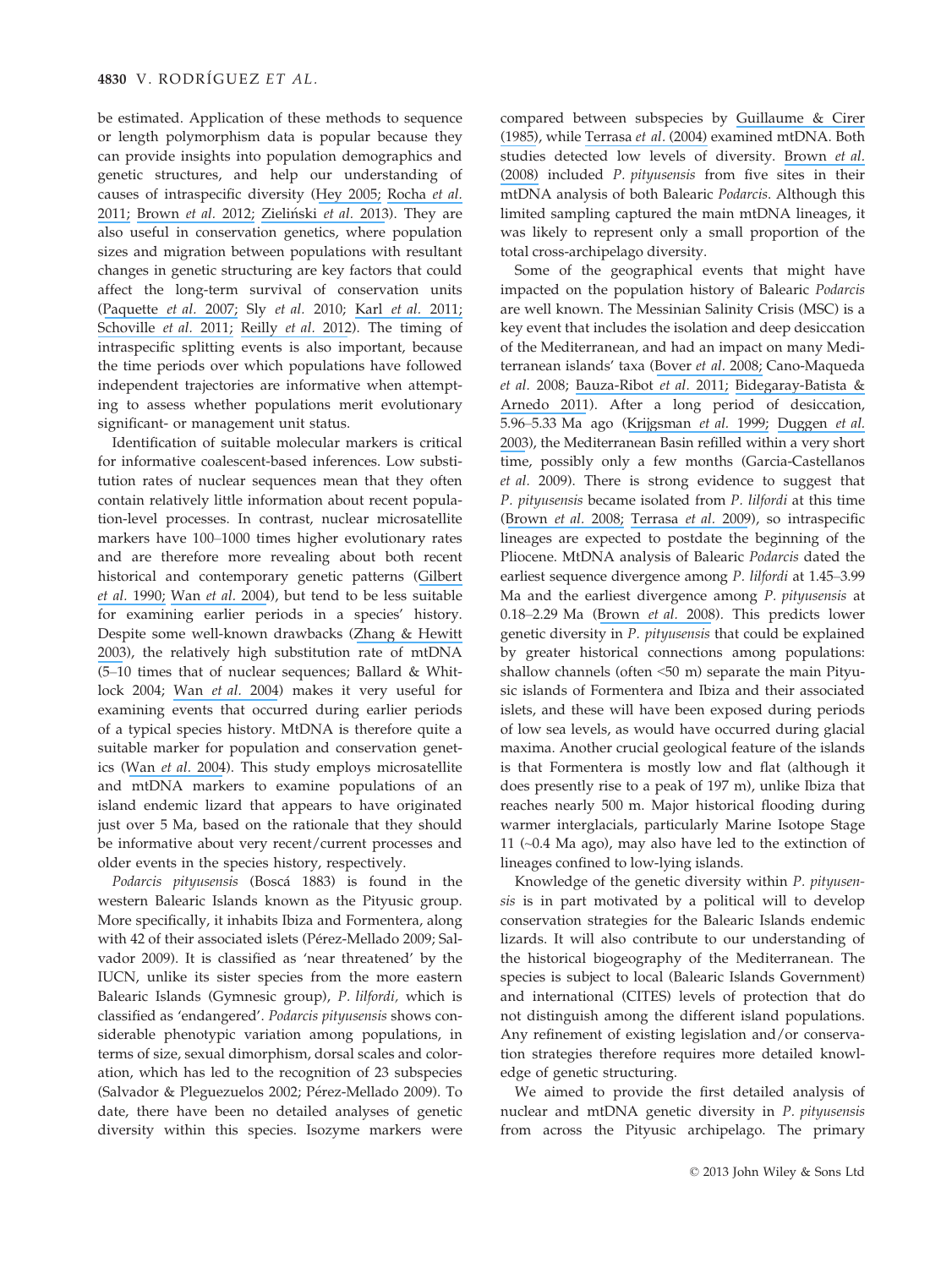objectives were to establish the robustness of previously highlighted mtDNA lineages and establish whether these were also reflected in nuclear genealogies, determine the origin of these putative intraspecific units and assess the genetic evidence for their long-term persistence by examining effective population sizes and levels of migration between them.

## Methods

## Samples and DNA isolation

Seventy-four Podarcis pityusensis were captured by noose at 37 sites (1–5 individuals per site) (Fig. 1, Table 1), under license from the Balearic Islands Government (permit: CAP09/2010 from Conselleria de Medi Ambient). Islets with a documented history of introductions from populations from other islets were excluded (Böhme & Eisentraut 1981). The samples covered 22 of the 23 recognized subspecies. Tail tips were removed and stored in 100% ethanol. All individuals were released at the site of capture. Genomic DNA was extracted from the tissue samples using standard phenol–chloroform protocols.

# Microsatellite loci

Fifteen microsatellites were analysed, with all having been identified and tested in the sister species, Podarcis lilfordi (Bloor et al. 2011). PCRs were run in a GeneAmp PCR System 2700 thermal cycler (Applied Biosystems, Foster City, CA, USA), using primers and conditions described in Bloor et al. (2011). Fluorescently labelled PCR products were run on an ABI 3130 DNA Sequencer (Applied Biosystems) with GeneScan-500 (LIZ) internal size standard. Fragment length was assigned using GeneMapper software v3.2 (Applied Biosystems).

General statistics of microsatellite diversity were obtained using Arlequin ver.3.1.1 ([Excoffier](https://www.researchgate.net/publication/240434148_ARLEQUIN_ver_30_an_integrated_software_package_for_population_genetics_data_analysis?el=1_x_8&enrichId=rgreq-15893e3d5ff518c30987b76258204bb4-XXX&enrichSource=Y292ZXJQYWdlOzI1NjA3MTU3OTtBUzoxMDM3ODM5NzE0MjYzMTJAMTQwMTc1NTQzNTQxNQ==) et al. 2005). Analyses of molecular variance (AMOVA) were also carried out using this program in order to test the statistical significance of genetic structure between the two main geographic groups (Formentera and adjacent Freus islands vs. Ibiza and associated islands, see Fig. 1). Genetic structure was inferred with a model-based clustering method implemented in the program STRUC-TURE, version 2.3.3 ([Pritchard](https://www.researchgate.net/publication/12483622_Inference_of_Population_Structure_Using_Multilocus_Genotype_Data?el=1_x_8&enrichId=rgreq-15893e3d5ff518c30987b76258204bb4-XXX&enrichSource=Y292ZXJQYWdlOzI1NjA3MTU3OTtBUzoxMDM3ODM5NzE0MjYzMTJAMTQwMTc1NTQzNTQxNQ==) et al. 2000), using an admixture model with correlated allele frequencies among populations. Twenty STRUCTURE runs (chain



Fig. 1 Distribution of localities sampled in *Podarcis pityusensis*. Seventy-three specimens from 37 localities were analysed.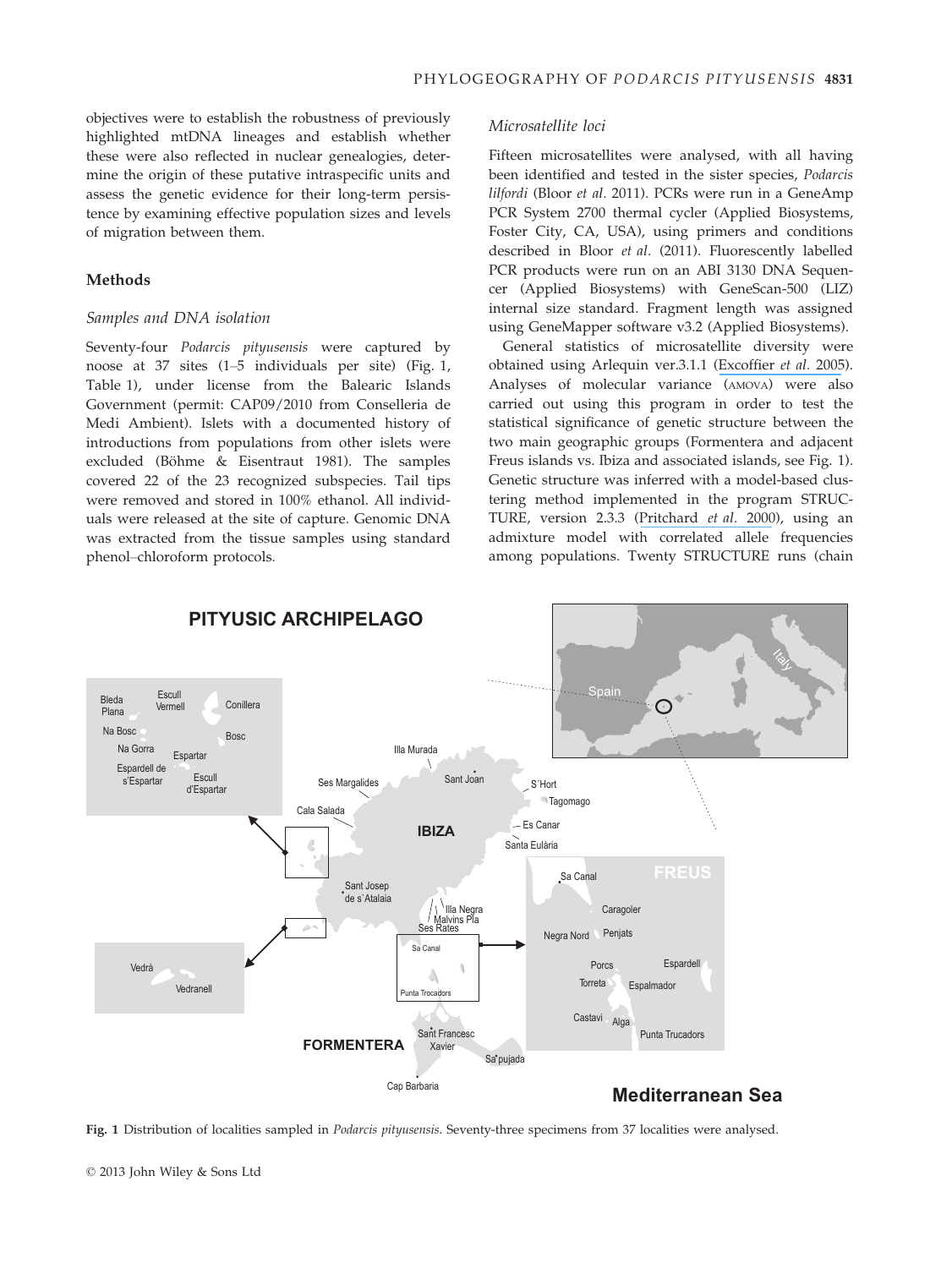Table 1 Localities sampled, recognized subspecies and number of specimens analysed (n)

| Id                | $\boldsymbol{n}$ | Localities                | Subspecies             |
|-------------------|------------------|---------------------------|------------------------|
| Formentera Island |                  |                           |                        |
| Ft                | 5                | Punta Trocadors           | P. p. formenterae      |
| Fx                | $\overline{4}$   | Sant Francesc Xavier      | P. p. formenterae      |
| <b>Be</b>         | 1                | Cap Barbaria              | P. p. formenterae      |
| Sp                | 1                | Sa Pujada                 | P. p. formenterae      |
| Freus Islands     |                  |                           |                        |
| Er                | 4                | Espalmador                | P. p. formenterae      |
| El                | 3                | Espardell                 | P. p. formenterae      |
| A1                | 3                | Alga                      | P. p. formenterae      |
| G                 | 3                | Castaví                   | P. p. gastabiensis     |
| Nn                | 4                | Negra Nord                | P. p. negrae           |
| $\mathbf{P}$      | 3                | Porcs                     | P. p. formenterae      |
| Ip                | 3                | Penjats                   | P. p. ahorcadosi       |
| Сg                | 3                | Caragoler                 | P. p. caragolensis     |
| Тr                | 3                | Torreta                   | P. p. torretensis      |
| Ibiza Island      |                  |                           |                        |
| E                 | 5                | Sant Joan                 | P. p. pityusensis      |
| At                | 1                | Sant Josep de s'Atalaia   | P. p. pityusensis      |
| $S_{C}$           | 3                | Sa Canal                  | P. p. pityusensis      |
|                   |                  | Islands surrounding Ibiza |                        |
| In                | 3                | Illa Negra                | P. p. pityusensis      |
| Bc                | 1                | <b>Bosc</b>               | P. p. pityusensis      |
| Cn                | 1                | Conillera                 | P. p. carlkochi        |
| Vd                | 1                | Vedranell                 | P. p. vedrae           |
| V                 | 1                | Vedrà                     | P. p. vedrae           |
| Ee                | 1                | Espardell de s'Espartar   | P. p. frailensis       |
| Ep                | $\overline{2}$   | Espartar                  | P. p. kameriana        |
| Ed                | 1                | Escull d'Espartar         | P. p. kameriana        |
| Ev                | 1                | <b>Escull Vermell</b>     | P. p. maluquerorum     |
| Bp                | 1                | Bleda Plana               | P. p. maluquerorum     |
| Ng                | 1                | Na Gorra                  | P. p. gorrae           |
| Nb                | 1                | Na Bosc                   | P. p. gorrae           |
| Im                | $\overline{2}$   | Illa Murada               | P. p. muradae          |
| Ma                | 1                | Malvins Pla               | P. p. schereitmuelleri |
| Cs                | 1                | Cala Salada               | P. p. calaesaladae     |
| Se                | 1                | Santa Eulària             | P. p. redonae          |
| Sh                | $\mathbf{1}$     | S'Hort                    | P. p. hortae           |
| Sr                | 1                | Ses Rates                 | P. p. ratae            |
| Ea                | 1                | Es Canar                  | P. p. canensis         |
| Ms                | 1                | Ses Margalides            | P. p. hedwigkamerae    |
| Tg                | 1                | Tagomago                  | P. p. tagomagensis     |

length =  $200000$  steps, burn-in =  $200000$  steps) were performed for all K between 1 and 20. The number of distinct genetic clusters was determined through assessment of  $\Delta K$  ([Evanno](https://www.researchgate.net/publication/7773162_Detecting_the_number_of_clusters_of_individuals_using_the_software_STRUCTURE_A_simulation_study?el=1_x_8&enrichId=rgreq-15893e3d5ff518c30987b76258204bb4-XXX&enrichSource=Y292ZXJQYWdlOzI1NjA3MTU3OTtBUzoxMDM3ODM5NzE0MjYzMTJAMTQwMTc1NTQzNTQxNQ==) et al. 2005) using STRUCTURE HARVESTER ([Earl & vonHoldt 2012](https://www.researchgate.net/publication/287104091_Structure_Harvester_a_website_and_program_for_visualizing_STRUCTURE_output_and_implementing_the_Evanno_method?el=1_x_8&enrichId=rgreq-15893e3d5ff518c30987b76258204bb4-XXX&enrichSource=Y292ZXJQYWdlOzI1NjA3MTU3OTtBUzoxMDM3ODM5NzE0MjYzMTJAMTQwMTc1NTQzNTQxNQ==)). STRUCTURE and CLUMPP, version 1.1.2 ([Jakobsson & Rosenberg](https://www.researchgate.net/publication/6346845_CLUMPP_A_Cluster_Matching_and_Permutation_Program_for_Dealing_with_Label_Switching_and_Multimodality_in_Analysis_of_Population_Structure?el=1_x_8&enrichId=rgreq-15893e3d5ff518c30987b76258204bb4-XXX&enrichSource=Y292ZXJQYWdlOzI1NjA3MTU3OTtBUzoxMDM3ODM5NzE0MjYzMTJAMTQwMTc1NTQzNTQxNQ==) [2007](https://www.researchgate.net/publication/6346845_CLUMPP_A_Cluster_Matching_and_Permutation_Program_for_Dealing_with_Label_Switching_and_Multimodality_in_Analysis_of_Population_Structure?el=1_x_8&enrichId=rgreq-15893e3d5ff518c30987b76258204bb4-XXX&enrichSource=Y292ZXJQYWdlOzI1NjA3MTU3OTtBUzoxMDM3ODM5NzE0MjYzMTJAMTQwMTc1NTQzNTQxNQ==)), were then used to assign individuals to clusters using the membership coefficient, Q. A threshold value of  $Q = 0.2$  was used, because it is efficient and accurate at differentiating between purebreds and hybrids (Vähä & Primmer 2006), with Q values around 0.2–0.8 being indicative of hybridization between individuals from different clusters.

### Mitochondrial DNA

Five mtDNA fragments were amplified to provide partial gene sequences from the following regions: 12S rRNA, cytochrome b (two separate regions), the control region, ND1 and ND2, and four  $tRNAs$  ( $tRNA<sub>Thr</sub>$ )  $tRNA<sub>I</sub>$ <sub>Ile</sub>,  $tRNA<sub>G</sub>$ <sub>ln</sub> and  $tRNA<sub>Met</sub>$ ). Primers and amplification conditions are the same as those previously used for P. lilfordi ([Terrasa](https://www.researchgate.net/publication/227499304_Foundations_for_conservation_of_intraspecific_genetic_diversity_revealed_by_analysis_of_phylogeographical_structure_in_the_endangered_endemic_lizard_Podarcis_lilfordi?el=1_x_8&enrichId=rgreq-15893e3d5ff518c30987b76258204bb4-XXX&enrichSource=Y292ZXJQYWdlOzI1NjA3MTU3OTtBUzoxMDM3ODM5NzE0MjYzMTJAMTQwMTc1NTQzNTQxNQ==) et al. 2009). Both heavy and light strands were sequenced on an automated ABI 3130 sequencer (Applied Biosystems) using BigDye® Terminator v 3.1 Cycle sequencing kit (Applied Biosystems). The following homologous sequences were also obtained from previous studies: five P. pityusensis (GenBank Accessions nos: EF694768-69, EF694794-95, EU006725-26, EF694814-16, EF990552, EF694827-28) and ten P. lilfordi (GenBank Accession nos: EF694760-62, EF694764-66, EF694771, EF694773-75, EF694782, EF694785, EF694787-88, EF694799,EU006728, EU006730, EU006734, EU006738, EU006743, EU006745, EU006753, EU006756, EF694797, EF694799, EF694802, EF694805, EF694807, EF694809-10, EF990517, EF990522, EF990525, EF990531, EF990536, EF990540-41, EF990545-46, KC623944). Sequences were aligned using BioEdit Sequence Alignment Editor ver.7.0.5.2 ([Hall 1999](https://www.researchgate.net/publication/245131953_BIOEDIT_a_user-friendly_biological_sequence_alignment_editor_and_analysis_program_for_Windows_9598NT?el=1_x_8&enrichId=rgreq-15893e3d5ff518c30987b76258204bb4-XXX&enrichSource=Y292ZXJQYWdlOzI1NjA3MTU3OTtBUzoxMDM3ODM5NzE0MjYzMTJAMTQwMTc1NTQzNTQxNQ==)).

Estimation of genetic diversity and tests of neutrality were carried out using DnaSP ver.5.10.01 ([Librado &](https://www.researchgate.net/publication/24257674_DnaSP_v5_A_Software_for_Comprehensive_Analysis_of_DNA_Polymorphism_Data?el=1_x_8&enrichId=rgreq-15893e3d5ff518c30987b76258204bb4-XXX&enrichSource=Y292ZXJQYWdlOzI1NjA3MTU3OTtBUzoxMDM3ODM5NzE0MjYzMTJAMTQwMTc1NTQzNTQxNQ==) [Rozas 2009](https://www.researchgate.net/publication/24257674_DnaSP_v5_A_Software_for_Comprehensive_Analysis_of_DNA_Polymorphism_Data?el=1_x_8&enrichId=rgreq-15893e3d5ff518c30987b76258204bb4-XXX&enrichSource=Y292ZXJQYWdlOzI1NjA3MTU3OTtBUzoxMDM3ODM5NzE0MjYzMTJAMTQwMTc1NTQzNTQxNQ==)). Statistical significance of geographical structuring was examined in the same way as for the microsatellites, that is, using analysis of molecular variance (AMOVA) on the same geographical groupings. The Bayesian method in BAPS, version 5.3 (Corander et al. 2003), was used to infer population structure. Genetic mixture analyses were performed with an upper bound of  $K = 40$  (no priors on geographic location were used). The number of clusters was determined, and then the admixture analyses were executed to infer the ancestral source of the samples.

\*BEAST, version 1.7.4, was used to infer the phylogenetic relationships and divergence times between the main Balearic Podarcis populations using the multispecies coalescent approach ([Heled & Drummond 2010;](https://www.researchgate.net/publication/38083310_Bayesian_Inference_of_Species_Trees_from_Multilocus_Data?el=1_x_8&enrichId=rgreq-15893e3d5ff518c30987b76258204bb4-XXX&enrichSource=Y292ZXJQYWdlOzI1NjA3MTU3OTtBUzoxMDM3ODM5NzE0MjYzMTJAMTQwMTc1NTQzNTQxNQ==) [Drummond](https://www.researchgate.net/publication/287175731_Bayesian_phylogenetics_with_BEAUti_and_the_BEAST_17?el=1_x_8&enrichId=rgreq-15893e3d5ff518c30987b76258204bb4-XXX&enrichSource=Y292ZXJQYWdlOzI1NjA3MTU3OTtBUzoxMDM3ODM5NzE0MjYzMTJAMTQwMTc1NTQzNTQxNQ==) et al. 2012). Nuclear microsatellites cannot be used in this analysis, and so the mitochondrial sequence alone was used. The method has the advantage of estimating divergence times while taking into account within-population ancestral polymorphism (of mtDNA in this case). In this application, we use genetically divergent potentially noninterbreeding Podarcis populations, rather than recognized species and so will use the term 'population tree', rather than the more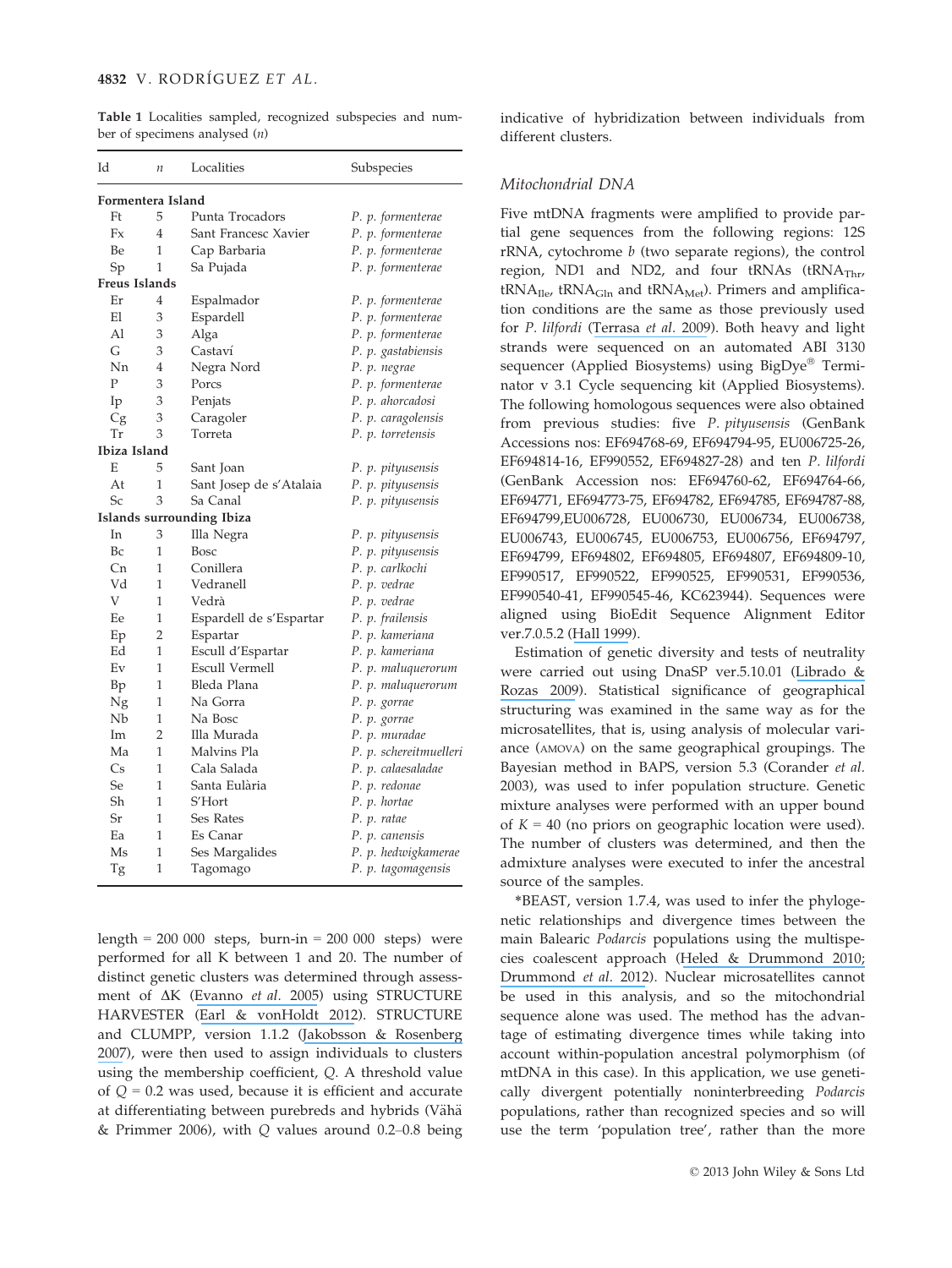widely applied 'species tree'. The populations corresponded to two genetic groups of P. pityusensis that were detected here and five P. lilfordi lineages detected by previous studies ([Brown](https://www.researchgate.net/publication/5347886_Bayesian_estimation_of_post-Messinian_divergence_times_in_Balearic_Island_lizards?el=1_x_8&enrichId=rgreq-15893e3d5ff518c30987b76258204bb4-XXX&enrichSource=Y292ZXJQYWdlOzI1NjA3MTU3OTtBUzoxMDM3ODM5NzE0MjYzMTJAMTQwMTc1NTQzNTQxNQ==) et al. 2008; [Terrasa](https://www.researchgate.net/publication/227499304_Foundations_for_conservation_of_intraspecific_genetic_diversity_revealed_by_analysis_of_phylogeographical_structure_in_the_endangered_endemic_lizard_Podarcis_lilfordi?el=1_x_8&enrichId=rgreq-15893e3d5ff518c30987b76258204bb4-XXX&enrichSource=Y292ZXJQYWdlOzI1NjA3MTU3OTtBUzoxMDM3ODM5NzE0MjYzMTJAMTQwMTc1NTQzNTQxNQ==) et al. [2009](https://www.researchgate.net/publication/227499304_Foundations_for_conservation_of_intraspecific_genetic_diversity_revealed_by_analysis_of_phylogeographical_structure_in_the_endangered_endemic_lizard_Podarcis_lilfordi?el=1_x_8&enrichId=rgreq-15893e3d5ff518c30987b76258204bb4-XXX&enrichSource=Y292ZXJQYWdlOzI1NjA3MTU3OTtBUzoxMDM3ODM5NzE0MjYzMTJAMTQwMTc1NTQzNTQxNQ==)). The age of the (P. lilfordi, P. pityusensis) node on the population tree was constrained using the normal distribution N(5.325, 0.0001), where 1 unit = 1 Ma. There is good evidence to suggest that rising sea levels separated the Gymnesic and Pityusic Islands groups at the end of the Messinian salinity crisis ([Krijgsman](https://www.researchgate.net/publication/251642135_Chronology_causes_and_progression_of_the_Messinian_Salinity_Crisis?el=1_x_8&enrichId=rgreq-15893e3d5ff518c30987b76258204bb4-XXX&enrichSource=Y292ZXJQYWdlOzI1NjA3MTU3OTtBUzoxMDM3ODM5NzE0MjYzMTJAMTQwMTc1NTQzNTQxNQ==) et al. [1999;](https://www.researchgate.net/publication/251642135_Chronology_causes_and_progression_of_the_Messinian_Salinity_Crisis?el=1_x_8&enrichId=rgreq-15893e3d5ff518c30987b76258204bb4-XXX&enrichSource=Y292ZXJQYWdlOzI1NjA3MTU3OTtBUzoxMDM3ODM5NzE0MjYzMTJAMTQwMTc1NTQzNTQxNQ==) [Duggen](https://www.researchgate.net/publication/10812315_Deep_roots_of_the_Messinian_Salinity_Crisis?el=1_x_8&enrichId=rgreq-15893e3d5ff518c30987b76258204bb4-XXX&enrichSource=Y292ZXJQYWdlOzI1NjA3MTU3OTtBUzoxMDM3ODM5NzE0MjYzMTJAMTQwMTc1NTQzNTQxNQ==) et al. 2003). Also, the degree of divergence in mitochondrial genes that have been well characterized in other reptiles strongly supports separation of these groups at this time ([Brown](https://www.researchgate.net/publication/5347886_Bayesian_estimation_of_post-Messinian_divergence_times_in_Balearic_Island_lizards?el=1_x_8&enrichId=rgreq-15893e3d5ff518c30987b76258204bb4-XXX&enrichSource=Y292ZXJQYWdlOzI1NjA3MTU3OTtBUzoxMDM3ODM5NzE0MjYzMTJAMTQwMTc1NTQzNTQxNQ==) et al. 2008).The time of the most recent common ancestor (MRCA) of all P. pityusensis was loosely constrained using the gamma distribution G(5.8, 0.2), and the MRCA of P. lilfordi was loosely constrained using G(3.48, 0.5). MtDNA sequence was assigned to eight partitions that are defined as: 12S rRNA, control region, all tRNAs, ND1/ND2 1st + 2nd codon position, ND1/ND2 3rd codon position and a single partition for each codon position within the cytochrome b sequence. Evolutionary models were tested using AICc (Akaike Information Criterion corrected for small samples) and for each partition, using MrAIC v 1.4.4 (Nylander 2004). If the selected model was not available in \*BEAST, then the most similar more complex model was used instead.

The \*BEAST MCMC sampler was run for 400 million generations, with one step per 10 000 being sampled. A strict clock model was specified (see [Brown & Yang](https://www.researchgate.net/publication/51670217_Rate_variation_and_estimation_of_divergence_times_using_strict_and_relaxed_clocks?el=1_x_8&enrichId=rgreq-15893e3d5ff518c30987b76258204bb4-XXX&enrichSource=Y292ZXJQYWdlOzI1NjA3MTU3OTtBUzoxMDM3ODM5NzE0MjYzMTJAMTQwMTc1NTQzNTQxNQ==) [2011](https://www.researchgate.net/publication/51670217_Rate_variation_and_estimation_of_divergence_times_using_strict_and_relaxed_clocks?el=1_x_8&enrichId=rgreq-15893e3d5ff518c30987b76258204bb4-XXX&enrichSource=Y292ZXJQYWdlOzI1NjA3MTU3OTtBUzoxMDM3ODM5NzE0MjYzMTJAMTQwMTc1NTQzNTQxNQ==)), and a Yule speciation process used for the tree prior. Tracer, version 1.5 (Rambaut & Drummond 2007), was used to analyse the trace files generated by Bayesian MCMC runs, to check for convergence. Posterior trees were combined to obtain a tree with a maximum sum of posterior clade probabilities (for both population and gene trees).

# Historical biogeography and demography

We applied the isolation-with-migration model ([Nielsen](https://www.researchgate.net/publication/11936084_Distinguishing_Migration_From_Isolation_A_Markov_Chain_Monte_Carlo_Approach?el=1_x_8&enrichId=rgreq-15893e3d5ff518c30987b76258204bb4-XXX&enrichSource=Y292ZXJQYWdlOzI1NjA3MTU3OTtBUzoxMDM3ODM5NzE0MjYzMTJAMTQwMTc1NTQzNTQxNQ==) [& Wakeley 2001](https://www.researchgate.net/publication/11936084_Distinguishing_Migration_From_Isolation_A_Markov_Chain_Monte_Carlo_Approach?el=1_x_8&enrichId=rgreq-15893e3d5ff518c30987b76258204bb4-XXX&enrichSource=Y292ZXJQYWdlOzI1NjA3MTU3OTtBUzoxMDM3ODM5NzE0MjYzMTJAMTQwMTc1NTQzNTQxNQ==)), implemented in IMa2 (Hey 2010a,b), to explore other aspects of population history using the entire mtDNA sequence and 15 microsatellite loci. This coalescent-based MCMC approach was applied to the two main islands groups (Ibiza and Formentera, each with their associated islands) in order to examine migration of gene copies between these groups after splitting. The Hasegawa–Kishino–Yano mutation model (HKY) ([Hasegawa](https://www.researchgate.net/publication/225844777_Dating_of_the_Human-Ape_Splitting_by_a_Molecular_Clock_of_Mitochondrial_DNA?el=1_x_8&enrichId=rgreq-15893e3d5ff518c30987b76258204bb4-XXX&enrichSource=Y292ZXJQYWdlOzI1NjA3MTU3OTtBUzoxMDM3ODM5NzE0MjYzMTJAMTQwMTc1NTQzNTQxNQ==) et al. 1985) was used for the mtDNA, while the stepwise-mutation model (SMM) ([Kimura &](https://www.researchgate.net/publication/22861363_Kimura_M_Otha_T_Stepwise_mutation_model_and_distribution_of_allelic_frequencies_in_a_finite_population_Proc_Natl_Acad_Sci_USA_75_2868-2872?el=1_x_8&enrichId=rgreq-15893e3d5ff518c30987b76258204bb4-XXX&enrichSource=Y292ZXJQYWdlOzI1NjA3MTU3OTtBUzoxMDM3ODM5NzE0MjYzMTJAMTQwMTc1NTQzNTQxNQ==) [Ohta 1978](https://www.researchgate.net/publication/22861363_Kimura_M_Otha_T_Stepwise_mutation_model_and_distribution_of_allelic_frequencies_in_a_finite_population_Proc_Natl_Acad_Sci_USA_75_2868-2872?el=1_x_8&enrichId=rgreq-15893e3d5ff518c30987b76258204bb4-XXX&enrichSource=Y292ZXJQYWdlOzI1NjA3MTU3OTtBUzoxMDM3ODM5NzE0MjYzMTJAMTQwMTc1NTQzNTQxNQ==)) was used for the microsatellites. We specified uniform priors for divergence time, population size and migration rates. A geometric heating model, with 40 independent heated chains, was found to provide good mixing, and high repeatability between the first and second halves of the run, and between analyses that began from different starting positions. After exploratory runs, we ran the MCMC chain for  $5 \times 10^6$ steps, but discarded the first  $5 \times 10^5$ steps as burn-in. Conversion of parameters to real time was achieved using a mutation rate of  $6.075 \times 10^{-3}$  mutations per site per Ma, from previous estimates for this mtDNA fragment ([Brown](https://www.researchgate.net/publication/5347886_Bayesian_estimation_of_post-Messinian_divergence_times_in_Balearic_Island_lizards?el=1_x_8&enrichId=rgreq-15893e3d5ff518c30987b76258204bb4-XXX&enrichSource=Y292ZXJQYWdlOzI1NjA3MTU3OTtBUzoxMDM3ODM5NzE0MjYzMTJAMTQwMTc1NTQzNTQxNQ==) et al. 2008), and a generation time of 2.09 years (Galán 1999).

# Results

## Microsatellite variability and population structure

Sixty-nine Podarcis pityusensis were genotyped for all 15 microsatellites. Numbers of alleles per locus ranged from 9 (Pli22 or Pli24) to 25 (Pli4), with a mean of 15.7 (Table S1, Supporting Information). Observed heterozygosity was generally lower than expected heterozygosity for most of the loci, which is indicative of genetic structuring (Table S1, Supporting Information). Low values for the statistic in Garza & Williamson's test  $(M = 0.160 - 0.371)$  was indicative of recent size reductions (Garza & Williamson 2001).

Most variation was found among individuals within Formentera and Ibiza regions (97.6%) as opposed to between them  $(2.4\%; F_{ST} = 0.024; P < 0.001)$ . We also assessed an additional level of subdivision using AMOVA, with the regions divided into groups, that is, Ibiza divided into the Ibiza main island plus associated islands and Formentera divided into the Formentera main island plus islets in the channel between Ibiza and Formentera (Freus islands). This indicated 1.5% variation between the Ibiza and Formentera regions, 1.5% between-groups within regions and 97% within populations.

Analysis of  $\Delta K$  ([Evanno](https://www.researchgate.net/publication/7773162_Detecting_the_number_of_clusters_of_individuals_using_the_software_STRUCTURE_A_simulation_study?el=1_x_8&enrichId=rgreq-15893e3d5ff518c30987b76258204bb4-XXX&enrichSource=Y292ZXJQYWdlOzI1NjA3MTU3OTtBUzoxMDM3ODM5NzE0MjYzMTJAMTQwMTc1NTQzNTQxNQ==) et al. 2005) estimated by STRUCTURE and STRUCTURE HARVESTER indicated two genetically distinct clusters (highest value of  $\Delta K = 11.325$ ) (Fig. 2a).  $K = 4$  presented the second highest  $\Delta K$  value ( $\Delta K = 3.961$ ). In general, groups are associated with geographic locations: one of them (cluster I) was found in Formentera and the associated Freus islands, with six individuals presenting slightly lower membership coefficients (ranging from 0.50 to 0.80). The second cluster (cluster II) contains populations from the main island of Ibiza and associated islets, but also included nine admixed individuals, with Q ranging from 0.61 to 0.98, some of them belonging to the same localities poorly assigned to cluster I. Individuals from Ibiza were unequivocally assigned to cluster II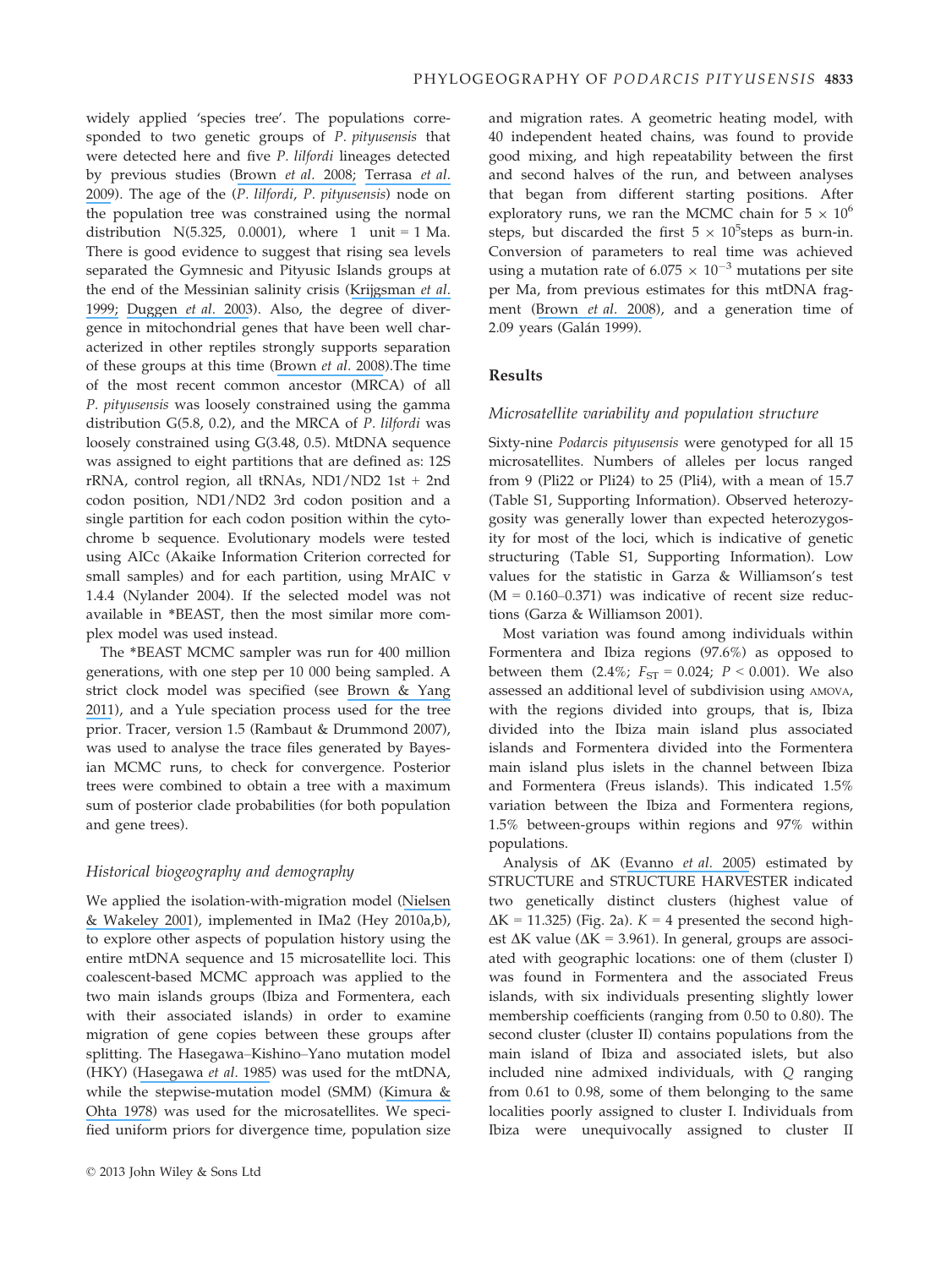

Formentera and associated islands Ibiza and associated islands

 $(Q > 0.9)$ , with three exceptions: two individuals with slightly lower values of  $Q$  (Malvins Pla:  $Q = 0.76$  and Illa Murada:  $Q = 0.87$ ) and one of three individuals from Sa Canal (a peninsula sited in southern Ibiza, very close to Freus islands)  $(Q = 0.09)$  being assigned to cluster I.

## MtDNA diversity and population structure

The five mitochondrial fragments were sequenced for 73 individuals (sequences have been deposited in GenBank: Accession nos JX852045-JX852108 and JX852118- JX852137) to provide a total concatenated fragment length of 2430 bp (cytochrome b, 831 bp; 12S rRNA, 373 bp; ND1, 59 bp; ND2, 415 bp; tRNAs, 271 bp; control region 481 bp). Sixty different haplotypes were detected within P. *pityusensis*, which differed by a mean (uncorrected) pairwise difference of 9.1, and contained 90 polymorphic sites. All diversity indices estimated in P. pityusensis were lower than corresponding values for P. lilfordi (Table 2).

The genetic structure was assessed by AMOVA, which estimated the variance partitions as 39.4% between the Ibiza and Formentera regions and 60.6% within these regions ( $F_{ST}$  = 0.394;  $P$  < 0.001). Assessment of an additional subdivision of geographic populations (Ibiza: Ibiza island vs. associated islands; Formentera: Formentera island vs. Freus islands) partitioned the variance as 30.8% between Formentera and Ibiza regions, 14.5% among-groups within regions and 54.7% within populations.

The BAPS analysis of the mtDNA locus defined two genetic clusters  $(lnL = -1664.367)$  (Fig. 2b). The first Fig. 2 Genetic structure inferred from microsatellites and mtDNA for the two main geographic regions used in this study. (a) Microsatellite-based Bayesian assignments identified two main groups (cluster I: light grey and cluster II: dark grey). The bar plot shows estimated membership coefficient (Q); vertical bars represent individuals and assignment probabilities. (b) Mixture analyses, for mitochondrial data, estimated by BAPS software identified two clusters (cluster A: light grey and cluster B: dark grey). In the Bar plot, vertical bars represent individuals and proportions of admixture, with different colours corresponding to different ancestral sources.

cluster (A) included sites from Formentera, Freus islands, Ibiza main island, as well as from some of the Ibizan islands and islets (Es Canar, Cala Salada, Na Gorra, Vedranell and Vedrà). Ibiza main island showed considerable diversity, with two samples (from one site) assigned to the second cluster (B). This second cluster contained the majority of islands and islets associated with Ibiza, that is, Espartar and surrounding islets (Escull d'Espartar and Espardell de s'Espartar), Bosc, Na Bosc, Bleda Plana, Escull Vermell, Conillera, Illa Murada and Ses Margalides to the north of Ibiza; s'Hort and Tagomago in the east; and Ses Rates, Illa Negra and Malvins Pla in the south (see Fig. 1).

### Species phylogeny and divergence times

Strong posterior support ( $P = 1.00$ ) was obtained for the basal Balearic Islands Podarcis nodes that corresponded to the MRCAs of the recognized species P. lilfordi and P. pityusensis. The mean posterior divergence time between the two P. pityusensis 'species' was 0.178 Ma (95% highest posterior density (HPD): 0.111–0.295 Ma; Fig. 3). The ancestral species node for P. lilfordi was dated at 1.878 Ma (95% HPD: 0.899–2.948 Ma; Fig. 3). The mitochondrial DNA tree for P. pityusensis is shown in Fig. 4.

## Historical biogeography and demography

IMa2 provided informative posteriors for all parameters (Fig. 5). Replicated analyses that started from different positions converged on the same posterior. The posterior mean of t was 0.6697 (95% HPD: 0.3955–0.9765).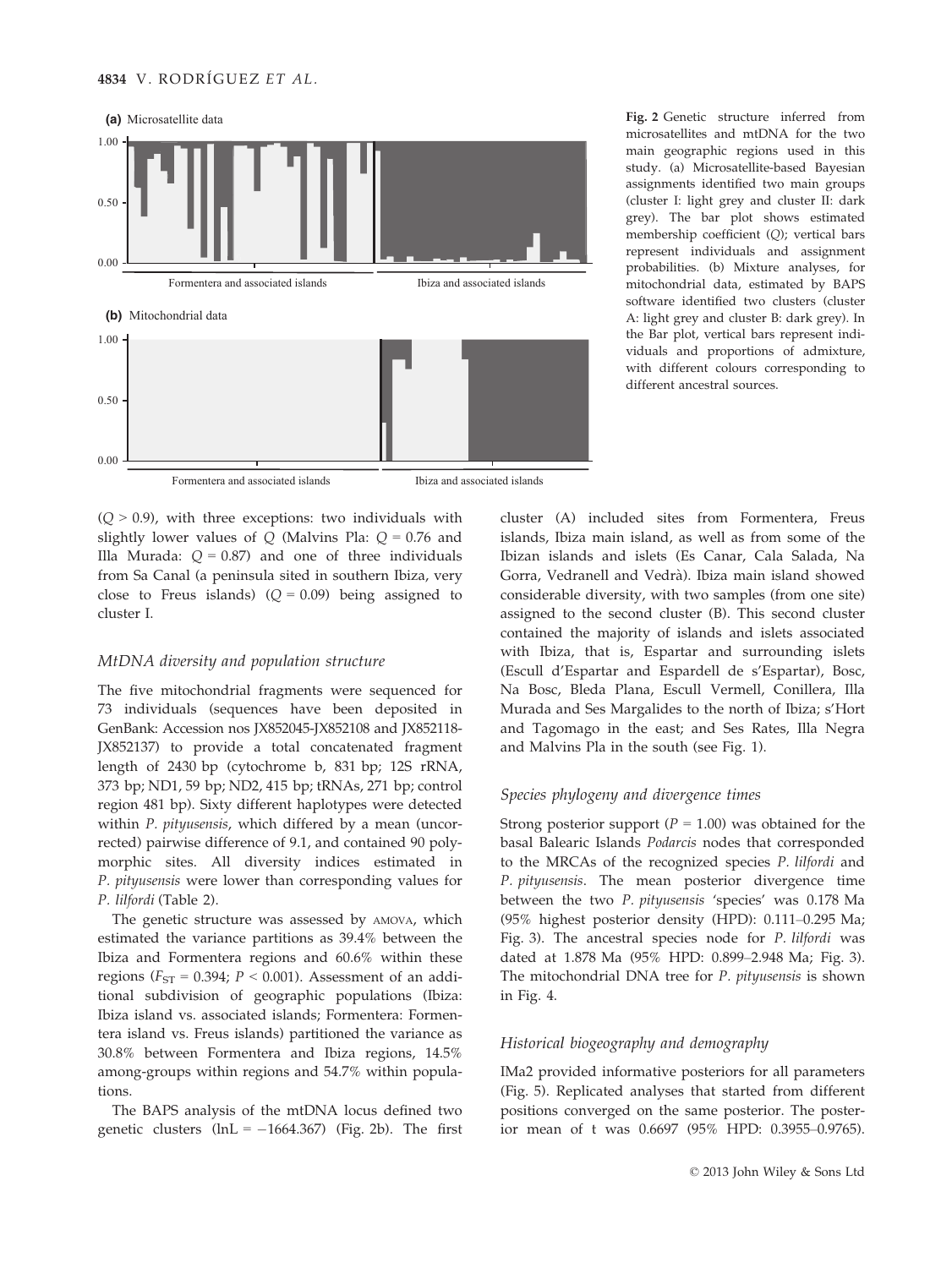| Species                                      |  | No. $V = t/\tau v$ (%) |      | hap<br>$A+T$ No. | Nucleotide<br>diversity | Mean pairwise<br>differences | Haplotype<br>diversity | Fu's Fs<br>(1997) | Li's D<br>(1993)<br>Fu & | Li's F<br>(1993)<br>Fu & | Wu's H<br>Fay &<br>(2000) | Tajima's D<br>(1989)  |
|----------------------------------------------|--|------------------------|------|------------------|-------------------------|------------------------------|------------------------|-------------------|--------------------------|--------------------------|---------------------------|-----------------------|
| P. lilfordi <sup>†</sup>                     |  | $117$ $189$ $4.52$     | 61.3 |                  | $0.019 \pm 0.005$       | $45.067 \pm 19.503$          | $0.979 \pm 0.005$      | $-1.129^{ns}$     | $0.652$ <sup>ns</sup>    | $0.860^{\rm ns}$         | $-17.572^{ns}$            | $0.770$ <sup>ns</sup> |
| P. pityusensis<br>$(2430$ bp)<br>$(2382$ bp) |  | 73 90 3.20             | 61.1 | $\mathcal{E}$    | $0.004 \pm 0.001$       | $9.083 \pm 4.17$             | $0.992 \pm 0.004$      | $-56.983***$      | $-2.432**$               | $-2.589**$               | $-25.341**$               | $-1.745*$             |

 $*P < 0.1;$   $*$ 

 $\overline{\phantom{a}}$  $P < 0.05;$  \*\*\*

 $\overline{\phantom{a}}$  $P < 0.001$  . †Obtained from data in Terrasa et al. (2009).

Obtained from data in Terrasa et al. (2009).

PHYLOGEOGRAPHY OF PODARCIS PITYUSENSIS 4835

Conversion into time in years suggests that Ibiza and associated islands diverged from the remaining Pityusic populations about 0.151 Ma (95% HPD: 0.089–0.221 Ma). Effective population sizes were approximately six times higher in Ibiza and associated islands (4.23  $\times$  10<sup>6</sup>; 95% HPD:  $1.29 \times 10^6 - 8.86 \times 10^6$ ) than in Formentera and Freus islands  $(6.47 \times 10^5; 95\% \text{ HPD: } 3.31 \times 10^5 \text{--} 9.93 \times 10^5 \text{--} 10^{10} \text{--} 10^{11} \text{--} 10^{11} \text{--} 10^{11} \text{--} 10^{11} \text{--} 10^{11} \text{--} 10^{11} \text{--} 10^{11} \text{--} 10^{11} \text{--} 10^{11} \text{--} 10^{11} \text{--} 10^{11} \text{--} 10$ 105 ), with a size more similar to the ancestral population  $(4.36 \times 10^5)$ ; 95% HPD: 2.50  $\times$  10<sup>5</sup>–6.28  $\times$  10<sup>5</sup>). Estimated effective number of migrant gene copies per generation (2NM) was higher from the Formentera group to the Ibizan group (7.19; 95% HPD: 0–22.33), than in the opposite direction (1.43; 95% HPD: 0–4.45).

# Discussion

We confirm the prediction of lower intraspecific diversity in Podarcis pityusensis from the Pityusic group of Balearic Islands, than that identified previously in Podarcis lilfordi from the Gymnesic group. This is largely due to the presence of two extant intraspecific lineages with a very recent origin in *P. pityusensis*, as opposed to five lineages (some of which date to the early Pleistocene or earlier) in P. lilfordi ([Brown](https://www.researchgate.net/publication/5347886_Bayesian_estimation_of_post-Messinian_divergence_times_in_Balearic_Island_lizards?el=1_x_8&enrichId=rgreq-15893e3d5ff518c30987b76258204bb4-XXX&enrichSource=Y292ZXJQYWdlOzI1NjA3MTU3OTtBUzoxMDM3ODM5NzE0MjYzMTJAMTQwMTc1NTQzNTQxNQ==) et al. 2008). Possible biogeographical scenarios that could explain the origin of the P. pityusensis lineages are discussed below. Our second major finding is that two major genetic groups are detected within both the microsatellite loci and mtDNA. While this could help recognition of units for conservation, this is complicated by evidence of some geographical discordance between markers (see below). Finally, our coalescent analyses detect nonzero migration as isolation between geographical regions that are currently isolated by sea channels.

The finding of relatively high migration between the Ibiza and Formentera regions could be explained by recent introductions. There are well-documented records of translocations of lizards between islets (Böhme  $&$  Eisentraut 1981), and although we did not use specimens from these populations, it would seem likely that there have been additional introductions that we are unaware of. For example, the pattern found in Formentera and associated island populations appears to evidence recent introductions. Specimens from this region are largely homogenous in terms of mtDNA, but several Formentera specimens show high affinities with Ibizan populations in terms of nuclear microsatellites. The presence of admixed individuals provides evidence of hybridization and intermediate membership coefficients (of around 0.5 in some cases) even suggest first generation hybrids. A second example of possible introductions is found in the Ibizan populations. They form a clear genetic cluster in terms of nuclear microsatellites. However, the mtDNA of the majority

Table 2 Indices of diversity for the concatenated mtDNA fragment in *Podarcis pituusensis*, compared with *Podarcis lilfordi*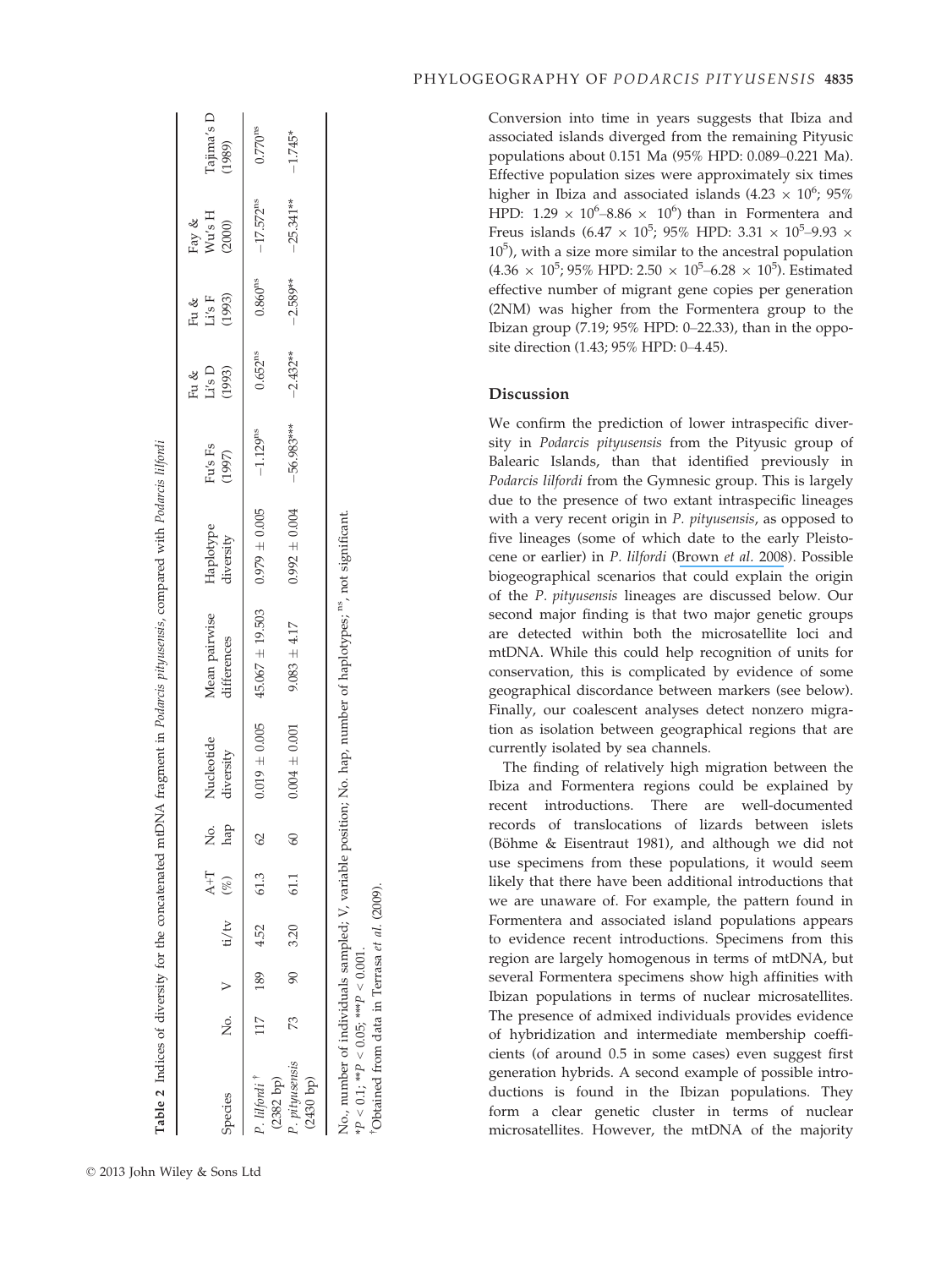

samples from the main island of Ibiza, as well as some associated islands (Es Canar, Vedrà, Vedranell, Na Gorra and Cala Salada), corresponded to the Formentera group. This could be explained by mitochondrial capture after introductions from Formentera that could arise under a selective advantage for Formentera mtDNA, a relatively common explanation of mitonuclear discordance (Toews & Brelsford 2012). We detected greater effective migration of gene copies from Formentera to Ibiza, which supports this hypothesis. Some Ibiza specimens were clearly distinct from Formentera in terms of both nuclear and mtDNA (two specimens from the main island and those from the offshore islets of Espartar, Escull d'Espartar, Espardell de s'Espartar, Bosc, Na Bosc, Bleda Plana, Escull Vermell, Conillera, Illa Murada, Ses Margalides, s'Hort, Tagomago, Ses Rates, Illa Negra and Malvins Pla). This appears to be of considerable significance for the conservation genetics of this species. The offshore populations in particular will have been isolated from the effects of mitochondrial colonization of the main island populations and so represent the genetic composition of the original Ibiza lineage prior to putative introductions. These populations therefore merit special conservation measures because they represent the Ibizan lineage prior to introductions. Of course, we cannot be certain that mitonuclear discordance is not due to incomplete lineage sorting. However, the observed biogeographical patterns do not generally show the random characteristics that might be expected if this was the case (Funk & Omland 2003; Toews & Brelsford 2012). Also, the populations are highly fragmented and have probably been this way for some time, which seems to rule out causes that involve high levels of natural gene flow between

Fig. 3 Population tree chronogram estimated by \*BEAST. Podarcis pityusensis populations corresponded to clusters detected by BAPS analysis (Fig. 2b), and Podarcis lilfordi populations correspond to mitochondrial clades identified by [Brown](https://www.researchgate.net/publication/5347886_Bayesian_estimation_of_post-Messinian_divergence_times_in_Balearic_Island_lizards?el=1_x_8&enrichId=rgreq-15893e3d5ff518c30987b76258204bb4-XXX&enrichSource=Y292ZXJQYWdlOzI1NjA3MTU3OTtBUzoxMDM3ODM5NzE0MjYzMTJAMTQwMTc1NTQzNTQxNQ==) et al. [\(2008\)](https://www.researchgate.net/publication/5347886_Bayesian_estimation_of_post-Messinian_divergence_times_in_Balearic_Island_lizards?el=1_x_8&enrichId=rgreq-15893e3d5ff518c30987b76258204bb4-XXX&enrichSource=Y292ZXJQYWdlOzI1NjA3MTU3OTtBUzoxMDM3ODM5NzE0MjYzMTJAMTQwMTc1NTQzNTQxNQ==). Grey bars correspond to the 95% highest posterior density intervals for each population divergence time.

divergent lineages, such as sex-biased differences in hybridization.

Podarcis pityusensis is an endemic island vertebrate that makes it more prone to extinction ([Frankham](https://www.researchgate.net/publication/9052387_Genetics_and_conservation_biology?el=1_x_8&enrichId=rgreq-15893e3d5ff518c30987b76258204bb4-XXX&enrichSource=Y292ZXJQYWdlOzI1NjA3MTU3OTtBUzoxMDM3ODM5NzE0MjYzMTJAMTQwMTc1NTQzNTQxNQ==) [2003](https://www.researchgate.net/publication/9052387_Genetics_and_conservation_biology?el=1_x_8&enrichId=rgreq-15893e3d5ff518c30987b76258204bb4-XXX&enrichSource=Y292ZXJQYWdlOzI1NjA3MTU3OTtBUzoxMDM3ODM5NzE0MjYzMTJAMTQwMTc1NTQzNTQxNQ==)). It exists mostly in small fragmented populations with reduced gene flow. Small fragmented populations are expected to suffer both immediate effects of genetic diversity loss (inbreeding and fixation of deleterious alleles) as well as longer-term effects such as decreased long-term ability to adapt to environmental change ([Frankham 2003](https://www.researchgate.net/publication/9052387_Genetics_and_conservation_biology?el=1_x_8&enrichId=rgreq-15893e3d5ff518c30987b76258204bb4-XXX&enrichSource=Y292ZXJQYWdlOzI1NjA3MTU3OTtBUzoxMDM3ODM5NzE0MjYzMTJAMTQwMTc1NTQzNTQxNQ==)). This means that descriptions of patterns of genetic diversity and identification of management units are essential for conservation strategies.

Recent introductions preclude easy definition of evolutionary significant (ESU) or other management units. ESUs are a common output from conservation genetics studies and of considerable use in ensuring that the evolutionary heritage that has led to high genetic and ecological distinctiveness is recognized and protected (Funk et al. [2012;](https://www.researchgate.net/publication/228061106_Harnessing_genomics_for_delineating_conservation_units?el=1_x_8&enrichId=rgreq-15893e3d5ff518c30987b76258204bb4-XXX&enrichSource=Y292ZXJQYWdlOzI1NjA3MTU3OTtBUzoxMDM3ODM5NzE0MjYzMTJAMTQwMTc1NTQzNTQxNQ==) [Reilly](https://www.researchgate.net/publication/232698227_Defining_evolutionary_boundaries_across_parapatric_ecomorphs_of_Black_Salamanders_Aneides_flavipunctatus_with_conservation_implications?el=1_x_8&enrichId=rgreq-15893e3d5ff518c30987b76258204bb4-XXX&enrichSource=Y292ZXJQYWdlOzI1NjA3MTU3OTtBUzoxMDM3ODM5NzE0MjYzMTJAMTQwMTc1NTQzNTQxNQ==) et al. 2012). The criteria frequently used for recognition of ESUs based on mtDNA and microsatellite data are reciprocal monophyly and significant divergence of alleles frequencies, respectively ([Moritz 1994;](https://www.researchgate.net/publication/258305127_Definingaposevolutionarily_significant_unitsapos_for_conservation?el=1_x_8&enrichId=rgreq-15893e3d5ff518c30987b76258204bb4-XXX&enrichSource=Y292ZXJQYWdlOzI1NjA3MTU3OTtBUzoxMDM3ODM5NzE0MjYzMTJAMTQwMTc1NTQzNTQxNQ==) [Fraser & Bernatchez 2001](https://www.researchgate.net/publication/11459968_Adaptive_evolutionary_conservation_Towards_a_unified_concept_for_defining_conservation_units?el=1_x_8&enrichId=rgreq-15893e3d5ff518c30987b76258204bb4-XXX&enrichSource=Y292ZXJQYWdlOzI1NjA3MTU3OTtBUzoxMDM3ODM5NzE0MjYzMTJAMTQwMTc1NTQzNTQxNQ==)). These criteria are only met in P. pityusensis if we do not consider islands/islets where lizards appear to have been introduced. This would mean that many of the populations adjacent to Ibiza (but excluding Ibiza itself) would represent one ESU, while most of the Formentera and Freus populations (with the exception of those showing Ibizan microsatellite alleles) would represent a different ESU.

There was no genetic support for the ~23 morphological subspecies of P. pityusensis, a finding that is not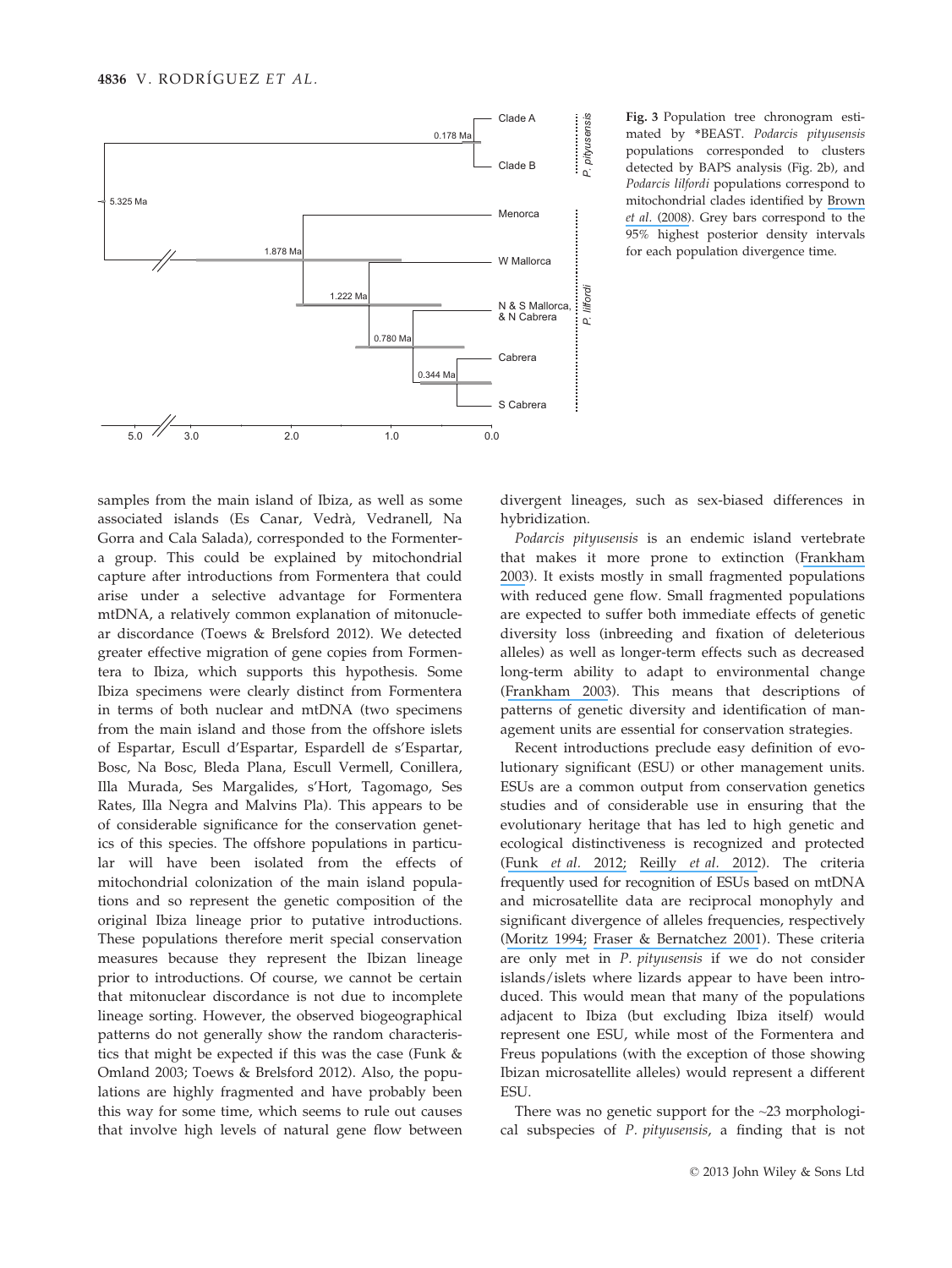

Fig. 4 Mitochondrial phylogenetic tree estimated by \*BEAST, showing relationships among Podarcis pityusensis haplotypes. Principal clusters (A, B), geographical localization of each specimen and Bayesian posterior probabilities (>0.9) are indicated on the tree.

unusual in vertebrates ([Zink 2004](https://www.researchgate.net/publication/8549288_The_role_of_subspecies_in_obscuring_biological_diversity_and_misleading_conservation_policy?el=1_x_8&enrichId=rgreq-15893e3d5ff518c30987b76258204bb4-XXX&enrichSource=Y292ZXJQYWdlOzI1NjA3MTU3OTtBUzoxMDM3ODM5NzE0MjYzMTJAMTQwMTc1NTQzNTQxNQ==)). Small genetic differences may explain the morphological characteristics on which some of these subspecies are based. For example, three of the populations are melanic, and it has been shown that small genetic substitutions in certain genes can cause dark/light variation in dorsal colour within some species (Rosenblum et al. 2010)(note that a recent study rules out an association between the mc1r gene and melanism in P. pityusensis: Buades et al. 2013). It would seem inappropriate to base an intraspecific taxonomy on discrete genetic differences that do not closely reflect the population tree. However, the recognition of distinct taxa could help promote conservation of these unique morphological forms. They may represent adaptive variations that could be important for the future existence of the species by providing a reservoir of genetic variation for the species. Another way to conserve morphological diversity, besides the maintenance of distinct taxa, is to identify managements units (MUs). MUs are defined as demographically independent populations, whose populations dynamics depend largely on local birth and death, rather than on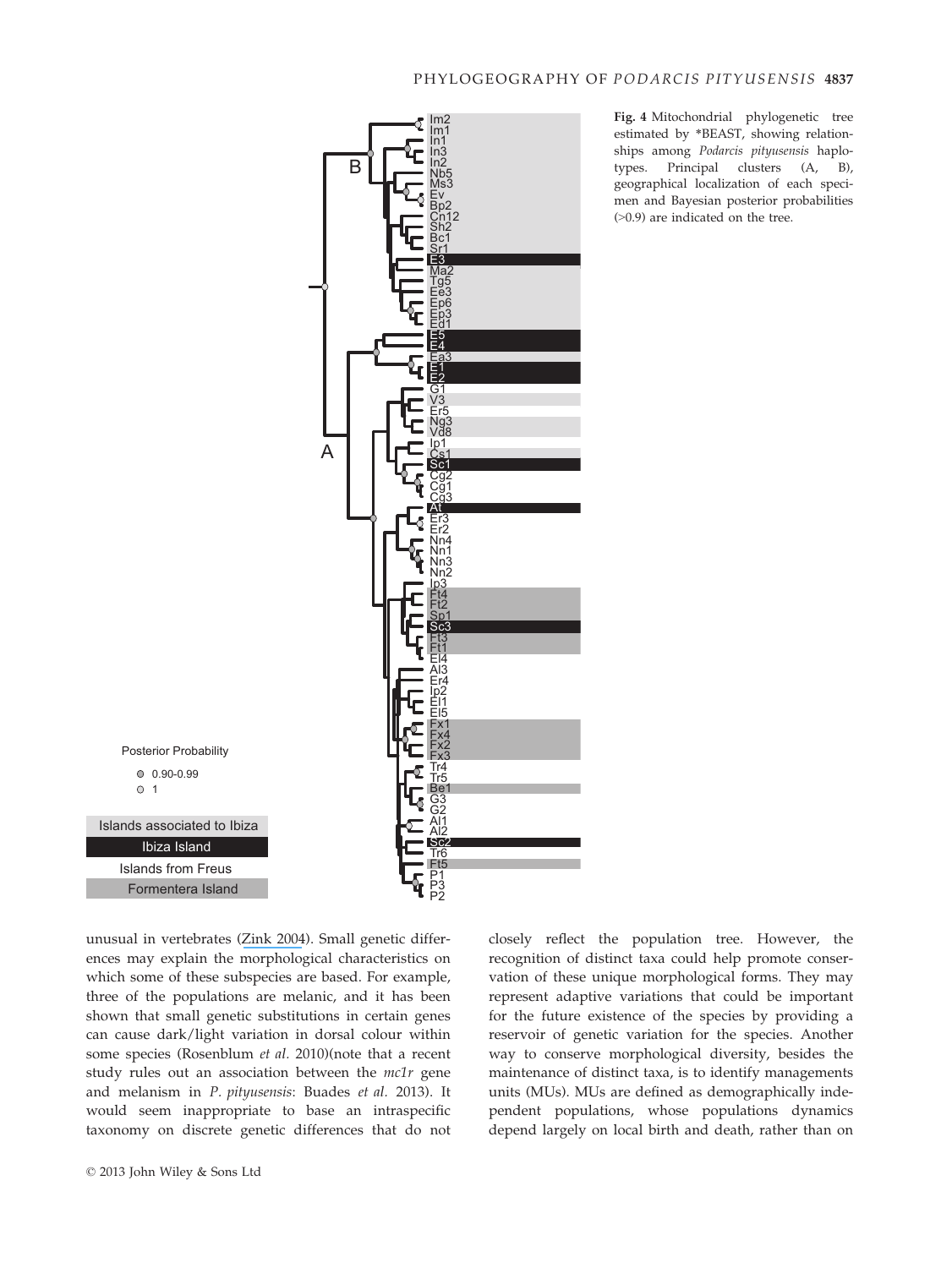

Fig. 5 Posterior densities for (a) splitting time (t0), (b) population sizes (q0, q1, q2) and (c) population migration  $(2N0m0 > 1$ and  $2N1m1 > 0$ ; in coalescent time) estimated using IMa2, where population 0 correspond to Formentera and Freus Islands, population 1 to Ibiza and associated islands and population 2 to the common ancestor.

immigration (Palsbøll et al. 2007; [Funk](https://www.researchgate.net/publication/228061106_Harnessing_genomics_for_delineating_conservation_units?el=1_x_8&enrichId=rgreq-15893e3d5ff518c30987b76258204bb4-XXX&enrichSource=Y292ZXJQYWdlOzI1NjA3MTU3OTtBUzoxMDM3ODM5NzE0MjYzMTJAMTQwMTc1NTQzNTQxNQ==) et al. 2012). Nongenetic measures, such as the degree of similarity of morphological traits, could be used to define MUs (Palsbøll et al. 2007). In P. pityusensis, some phenotypes are associated with specific small islands or islets, which could be delineated as MUs. For example, specimens from Bleda Plana and Escull Vermell islands are melanic and have been assigned to P. p. maluquerorum (Mertens 1921). It exists as two demographically independent populations and could be defined as a MU, which would help conserve this component of the morphological diversity.

It is useful to speculate on the biogeographical scenario that underpins the origin of the two main lineages in P. pityusensis. Lizard diversity across and within islands is often explained by ancient dispersal between distant islands and population vicariance due to geophysical events within islands ([Brown & Pestano 1998;](https://www.researchgate.net/publication/13551875_Phylogeography_of_skinks_Chalcides_in_the_Canary_Islands_inferred_from_mitochondrial_DNA_sequences?el=1_x_8&enrichId=rgreq-15893e3d5ff518c30987b76258204bb4-XXX&enrichSource=Y292ZXJQYWdlOzI1NjA3MTU3OTtBUzoxMDM3ODM5NzE0MjYzMTJAMTQwMTc1NTQzNTQxNQ==) [Malhotra & Thorpe 2000;](https://www.researchgate.net/publication/12383885_The_dynamics_of_natural_selection_and_vicariance_in_the_Dominican_anole_Patterns_of_within-island_molecular_and_morphological_divergence?el=1_x_8&enrichId=rgreq-15893e3d5ff518c30987b76258204bb4-XXX&enrichSource=Y292ZXJQYWdlOzI1NjA3MTU3OTtBUzoxMDM3ODM5NzE0MjYzMTJAMTQwMTc1NTQzNTQxNQ==) [Stenson](https://www.researchgate.net/publication/8519858_Evolutionary_differentiation_of_bimaculatus_group_anoles_based_on_analyses_of_mtDNA_and_microsatellite_data?el=1_x_8&enrichId=rgreq-15893e3d5ff518c30987b76258204bb4-XXX&enrichSource=Y292ZXJQYWdlOzI1NjA3MTU3OTtBUzoxMDM3ODM5NzE0MjYzMTJAMTQwMTc1NTQzNTQxNQ==) et al. 2004; Cox [et al.](https://www.researchgate.net/publication/42388703_Divergence_times_and_colonization_of_the_Canary_Islands_by_Gallotia_lizards?el=1_x_8&enrichId=rgreq-15893e3d5ff518c30987b76258204bb4-XXX&enrichSource=Y292ZXJQYWdlOzI1NjA3MTU3OTtBUzoxMDM3ODM5NzE0MjYzMTJAMTQwMTc1NTQzNTQxNQ==) [2010](https://www.researchgate.net/publication/42388703_Divergence_times_and_colonization_of_the_Canary_Islands_by_Gallotia_lizards?el=1_x_8&enrichId=rgreq-15893e3d5ff518c30987b76258204bb4-XXX&enrichSource=Y292ZXJQYWdlOzI1NjA3MTU3OTtBUzoxMDM3ODM5NzE0MjYzMTJAMTQwMTc1NTQzNTQxNQ==)). Smaller sizes and closer proximities of islands within the Ibiza and Formentera group could reduce the potential for lineage divergence in P. pityusensis compared with its sister taxon P. lilfordi. However, a more reasonable explanation is that ancient P. pityusensis lineages have been lost through extinctions. It seems unlikely that gene flow was so high between these highly fragmented populations that cladogenesis was impeded from the time of the origin of the species (5.33 Ma) until just 0.1–0.3 Ma (our estimate of the time of the most basal divergence within P. pityusensis). Instead, it seems more credible that lineages appeared and subsequently became extinct. Ibiza is relatively high (487 m), as are some of its associated islets (e.g. Vedrà, 381 m and Tagomago, 115 m), but most of Formentera (and many offshore islets) is below 50 m (although it does contain two peaks of 105 and 197 m). As a result, Formentera would have been largely flooded by temporary Plio- and Pleistocene rises in sea level, providing a potential extinction mechanism. There is some evidence to support a major rise in the Mediterranean sea level some 0.6 Ma ([Emig & Geistdoerfer](https://www.researchgate.net/publication/26396547_The_Mediterranean_deep-sea_fauna_Historical_evolution_bathymetric_variations_and_geographical_changes?el=1_x_8&enrichId=rgreq-15893e3d5ff518c30987b76258204bb4-XXX&enrichSource=Y292ZXJQYWdlOzI1NjA3MTU3OTtBUzoxMDM3ODM5NzE0MjYzMTJAMTQwMTc1NTQzNTQxNQ==) [2004](https://www.researchgate.net/publication/26396547_The_Mediterranean_deep-sea_fauna_Historical_evolution_bathymetric_variations_and_geographical_changes?el=1_x_8&enrichId=rgreq-15893e3d5ff518c30987b76258204bb4-XXX&enrichSource=Y292ZXJQYWdlOzI1NjA3MTU3OTtBUzoxMDM3ODM5NzE0MjYzMTJAMTQwMTc1NTQzNTQxNQ==)), which fits this pattern because it considerably pre-dates the divergence of the Ibiza and Formentera groups. This was followed by significant drops in sea level ~0.5 Ma, around 0.15 Ma and again during the last glacial maximum marine isotopic stages (MIS 2, 0.02 Ma, with decreases of 120 m) ([Emig & Geistdoerfer](https://www.researchgate.net/publication/26396547_The_Mediterranean_deep-sea_fauna_Historical_evolution_bathymetric_variations_and_geographical_changes?el=1_x_8&enrichId=rgreq-15893e3d5ff518c30987b76258204bb4-XXX&enrichSource=Y292ZXJQYWdlOzI1NjA3MTU3OTtBUzoxMDM3ODM5NzE0MjYzMTJAMTQwMTc1NTQzNTQxNQ==) [2004](https://www.researchgate.net/publication/26396547_The_Mediterranean_deep-sea_fauna_Historical_evolution_bathymetric_variations_and_geographical_changes?el=1_x_8&enrichId=rgreq-15893e3d5ff518c30987b76258204bb4-XXX&enrichSource=Y292ZXJQYWdlOzI1NjA3MTU3OTtBUzoxMDM3ODM5NzE0MjYzMTJAMTQwMTc1NTQzNTQxNQ==)). These falls in sea level must have joined Ibiza and Formentera, which are separated by a channel of only 50 m. These dates do not seem to be incontrovertible. In Mallorca, sea level increases of 55, 35 and 8 m have been proposed for MIS, corresponding to interglacial periods, 11 (0.4 Ma), nine (0.33 Ma) and seven (0.2 Ma) (Butzer 1975; [Cuerda 1975](https://www.researchgate.net/publication/293183983_Los_Tiempos_Cuaternarios_en_Baleares?el=1_x_8&enrichId=rgreq-15893e3d5ff518c30987b76258204bb4-XXX&enrichSource=Y292ZXJQYWdlOzI1NjA3MTU3OTtBUzoxMDM3ODM5NzE0MjYzMTJAMTQwMTc1NTQzNTQxNQ==)), while during the last interglacial (MIS 5; 0.085–0.135 Ma), sea level decreases of 15 and 20 m have also been proposed (Dorale et al. 2010). Despite these differences, there does seem to be a consensus that there was a sea level rise prior to the estimated divergence time that could have led to the extinctions of ancient populations/lineages in low-lying areas across Formentera and many of the islets. Recolonization of previously flooded islands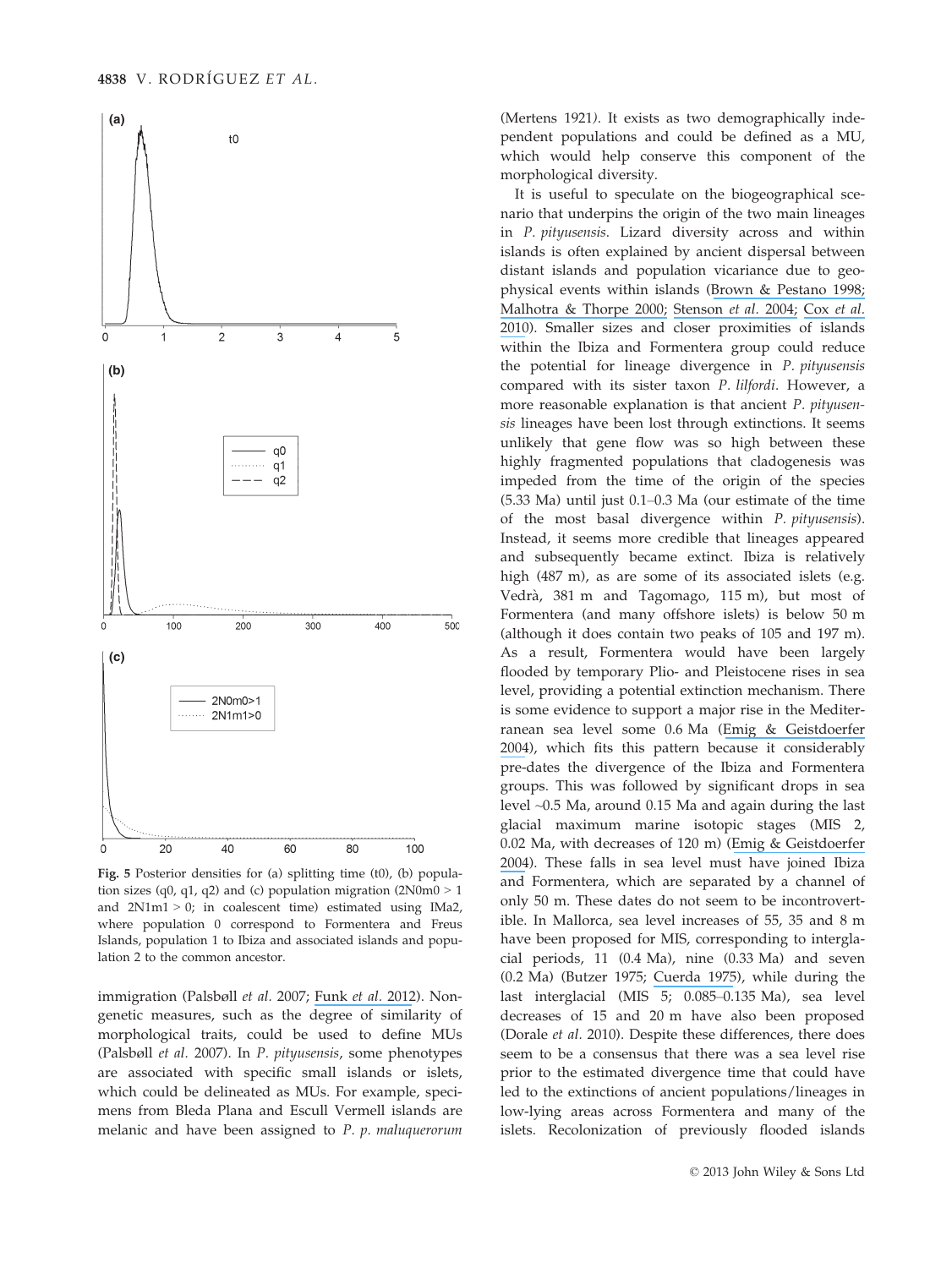would be most likely when between-island channels were exposed by drops in sea level, and subsequent rises in sea level would in turn isolate these populations. The divergence times that we estimated between the two P. pityusensis populations could therefore be explained by isolation of Formentera populations that had previously colonized the island from Ibiza.

Finally, it is important to consider the population divergence times using \*BEAST and IMa2 with reference to estimates of sequence divergence times obtained by a previous analysis ([Brown](https://www.researchgate.net/publication/5347886_Bayesian_estimation_of_post-Messinian_divergence_times_in_Balearic_Island_lizards?el=1_x_8&enrichId=rgreq-15893e3d5ff518c30987b76258204bb4-XXX&enrichSource=Y292ZXJQYWdlOzI1NjA3MTU3OTtBUzoxMDM3ODM5NzE0MjYzMTJAMTQwMTc1NTQzNTQxNQ==) et al. 2008). Divergence time estimates are considerably more recent than those estimated previously, despite a similar tight calibration on the (P. lilfordi, P. pityusensis) node. For example, the oldest sequence divergence within P. pityusensis was previously estimated as 0.94 Ma ago, while here, population divergence is estimated at around 0.2 Ma ago. This is largely expected because these new analyses account for the ancestral polymorphism within populations. This approach has also been found to considerably reduce estimated timing of shallow population divergence in other species ([Brown](https://www.researchgate.net/publication/234090763_Species_delimitation_and_digit_number_in_a_North_African_skink?el=1_x_8&enrichId=rgreq-15893e3d5ff518c30987b76258204bb4-XXX&enrichSource=Y292ZXJQYWdlOzI1NjA3MTU3OTtBUzoxMDM3ODM5NzE0MjYzMTJAMTQwMTc1NTQzNTQxNQ==) et al. 2012). Bayesian dating of shallow phylogenies requires considerable care ([Brown & Yang 2010](https://www.researchgate.net/publication/44651601_Bayesian_Dating_of_Shallow_Phylogenies_with_a_Relaxed_Clock?el=1_x_8&enrichId=rgreq-15893e3d5ff518c30987b76258204bb4-XXX&enrichSource=Y292ZXJQYWdlOzI1NjA3MTU3OTtBUzoxMDM3ODM5NzE0MjYzMTJAMTQwMTc1NTQzNTQxNQ==)). Here, we aimed to overcome the main sources of error by using a strict clock and a substantial amount of informative sequence ([Brown &](https://www.researchgate.net/publication/51670217_Rate_variation_and_estimation_of_divergence_times_using_strict_and_relaxed_clocks?el=1_x_8&enrichId=rgreq-15893e3d5ff518c30987b76258204bb4-XXX&enrichSource=Y292ZXJQYWdlOzI1NjA3MTU3OTtBUzoxMDM3ODM5NzE0MjYzMTJAMTQwMTc1NTQzNTQxNQ==) [Yang 2011](https://www.researchgate.net/publication/51670217_Rate_variation_and_estimation_of_divergence_times_using_strict_and_relaxed_clocks?el=1_x_8&enrichId=rgreq-15893e3d5ff518c30987b76258204bb4-XXX&enrichSource=Y292ZXJQYWdlOzI1NjA3MTU3OTtBUzoxMDM3ODM5NzE0MjYzMTJAMTQwMTc1NTQzNTQxNQ==)). Nevertheless, the problem of unexpected prior distributions is still potentially problematical ([Heled & Drummond 2012](https://www.researchgate.net/publication/51585564_Calibrated_Tree_Priors_for_Relaxed_Phylogenetics_and_Divergence_Time_Estimation?el=1_x_8&enrichId=rgreq-15893e3d5ff518c30987b76258204bb4-XXX&enrichSource=Y292ZXJQYWdlOzI1NjA3MTU3OTtBUzoxMDM3ODM5NzE0MjYzMTJAMTQwMTc1NTQzNTQxNQ==)). The similarity of the mtDNA-based \*BEAST estimate and the mtDNA and microsatellite-based IMa2 estimates of population divergence time provided confidence in their robustness, although important differences need to be outlined. First, the \*BEAST analysis estimated timing between the two major mtDNA population units. This appeared sensible because we solely aimed to date the population split that led to these two mtDNA lineages. In contrast, the IMa2 analysis was used to estimate time since population splitting and migration of gene copies between the two geographical populations, using both microsatellites and mtDNA (\*BEAST does not incorporate migration). Second, time calibrations within the two approaches were related because the mutation rate in IMa2 and the species node calibration in \*BEAST were based on the post-Messinian divergence of the two Balearic Podarcis. However, divergence time in years in IMa2 requires an estimate of generation time adding uncertainty to the estimates. In sum, the fact that both methods provide results that fit with our biogeographical scenario, despite the existence of significant differences between them, provides considerable confidence in the estimated divergence time.

To summarize, we have applied coalescent analyses to microsatellite and mtDNA data to provide insights into the evolutionary history of this island endemic. We find strong evidence for two genetic groupings that we believe may have been initiated by changes in sea level, as well as finding evidence that the current phylogeographical distribution is quite likely to have been influenced by man-mediated introductions. The genetic integrity of ancient lineages is compromised by these introductions, although our study allows us to identify genetically 'uncontaminated' populations that may be important when formulating conservation policy.

# Acknowledgements

We are grateful to the IFISC (Institute for Cross-Disciplinary Physics and Complex Systems), we used the Nuredduna Mosix cluster to run IMa2 analyses and we thank J.A. Jurado for computational support. This work was financed by the Research Grants CGL2009-12926-C02 and CGL2012-39850-C02 of the Ministerio Español de Economía y Competitividad and European Regional Development Fund (ERDF). V.R. was granted with an FPI fellowship from Conselleria d'Educació, Cultura i Universitats (Govern de les Illes Balears), cofinanced by European Social Fund.

## References

- Ballard JWO, Whitlock MC (2004) The incomplete natural history of mitochondria. Molecular Ecology, 13, 729–744.
- [Bauza-Ribot M, Jaume D, Fornos J, Juan C, Pons J \(2011\)](https://www.researchgate.net/publication/51522853_Islands_beneath_islands_Phylogeography_of_a_groundwater_amphipod_crustacean_in_the_Balearic_archipelago?el=1_x_8&enrichId=rgreq-15893e3d5ff518c30987b76258204bb4-XXX&enrichSource=Y292ZXJQYWdlOzI1NjA3MTU3OTtBUzoxMDM3ODM5NzE0MjYzMTJAMTQwMTc1NTQzNTQxNQ==) [Islands beneath islands: phylogeography of a groundwater](https://www.researchgate.net/publication/51522853_Islands_beneath_islands_Phylogeography_of_a_groundwater_amphipod_crustacean_in_the_Balearic_archipelago?el=1_x_8&enrichId=rgreq-15893e3d5ff518c30987b76258204bb4-XXX&enrichSource=Y292ZXJQYWdlOzI1NjA3MTU3OTtBUzoxMDM3ODM5NzE0MjYzMTJAMTQwMTc1NTQzNTQxNQ==) [amphipod crustacean in the Balearic archipelago.](https://www.researchgate.net/publication/51522853_Islands_beneath_islands_Phylogeography_of_a_groundwater_amphipod_crustacean_in_the_Balearic_archipelago?el=1_x_8&enrichId=rgreq-15893e3d5ff518c30987b76258204bb4-XXX&enrichSource=Y292ZXJQYWdlOzI1NjA3MTU3OTtBUzoxMDM3ODM5NzE0MjYzMTJAMTQwMTc1NTQzNTQxNQ==) BMC [Evolutionary Biology](https://www.researchgate.net/publication/51522853_Islands_beneath_islands_Phylogeography_of_a_groundwater_amphipod_crustacean_in_the_Balearic_archipelago?el=1_x_8&enrichId=rgreq-15893e3d5ff518c30987b76258204bb4-XXX&enrichSource=Y292ZXJQYWdlOzI1NjA3MTU3OTtBUzoxMDM3ODM5NzE0MjYzMTJAMTQwMTc1NTQzNTQxNQ==), 11, 221.
- [Bidegaray-Batista L, Arnedo M \(2011\) Gone with the plate: the](https://www.researchgate.net/publication/51757201_Gone_with_the_plate_The_opening_of_the_Western_Mediterranean_basin_drove_the_diversification_of_ground-dweller_spiders?el=1_x_8&enrichId=rgreq-15893e3d5ff518c30987b76258204bb4-XXX&enrichSource=Y292ZXJQYWdlOzI1NjA3MTU3OTtBUzoxMDM3ODM5NzE0MjYzMTJAMTQwMTc1NTQzNTQxNQ==) [opening of the Western Mediterranean basin drove the](https://www.researchgate.net/publication/51757201_Gone_with_the_plate_The_opening_of_the_Western_Mediterranean_basin_drove_the_diversification_of_ground-dweller_spiders?el=1_x_8&enrichId=rgreq-15893e3d5ff518c30987b76258204bb4-XXX&enrichSource=Y292ZXJQYWdlOzI1NjA3MTU3OTtBUzoxMDM3ODM5NzE0MjYzMTJAMTQwMTc1NTQzNTQxNQ==) [diversification of ground-dweller spiders.](https://www.researchgate.net/publication/51757201_Gone_with_the_plate_The_opening_of_the_Western_Mediterranean_basin_drove_the_diversification_of_ground-dweller_spiders?el=1_x_8&enrichId=rgreq-15893e3d5ff518c30987b76258204bb4-XXX&enrichSource=Y292ZXJQYWdlOzI1NjA3MTU3OTtBUzoxMDM3ODM5NzE0MjYzMTJAMTQwMTc1NTQzNTQxNQ==) BMC Evolutionary [Biology](https://www.researchgate.net/publication/51757201_Gone_with_the_plate_The_opening_of_the_Western_Mediterranean_basin_drove_the_diversification_of_ground-dweller_spiders?el=1_x_8&enrichId=rgreq-15893e3d5ff518c30987b76258204bb4-XXX&enrichSource=Y292ZXJQYWdlOzI1NjA3MTU3OTtBUzoxMDM3ODM5NzE0MjYzMTJAMTQwMTc1NTQzNTQxNQ==), 11, 317.
- Bloor P, Rodríguez V, Terrasa B et al. (2011) Polymorphic microsatellite loci for the Balearic Island Lizard Podarcis lilfordi (Squamata: Lacertidae). Conservation Genetics Resources, 3, 323–325.
- Böhme W, Eisentraut M (1981) Vorläufiges Ergebnis eines unter natürlichen Bedingungen angesetzten Kreuzungversuchs bei Pityusen-Eidechsen, Podarcis pityusensis (Bosca, 1883) (Reptilia: Lacertidae). Bonner zoologische Beiträge, 32, 10.
- Boscá E (1883) Exploración herpetológica de la isla de Ibiza. Anales de la Sociedad Española de Historia Natural, 12, 241-250.
- [Bover P, Quintana J, Alcover JA \(2008\) Three islands, three](https://www.researchgate.net/publication/223058389_Three_islands_three_worlds_Paleogeography_and_evolution_of_the_vertebrate_fauna_from_the_Balearic_Islands?el=1_x_8&enrichId=rgreq-15893e3d5ff518c30987b76258204bb4-XXX&enrichSource=Y292ZXJQYWdlOzI1NjA3MTU3OTtBUzoxMDM3ODM5NzE0MjYzMTJAMTQwMTc1NTQzNTQxNQ==) [worlds: paleogeography and evolution of the vertebrate](https://www.researchgate.net/publication/223058389_Three_islands_three_worlds_Paleogeography_and_evolution_of_the_vertebrate_fauna_from_the_Balearic_Islands?el=1_x_8&enrichId=rgreq-15893e3d5ff518c30987b76258204bb4-XXX&enrichSource=Y292ZXJQYWdlOzI1NjA3MTU3OTtBUzoxMDM3ODM5NzE0MjYzMTJAMTQwMTc1NTQzNTQxNQ==) [fauna from the Balearic Islands.](https://www.researchgate.net/publication/223058389_Three_islands_three_worlds_Paleogeography_and_evolution_of_the_vertebrate_fauna_from_the_Balearic_Islands?el=1_x_8&enrichId=rgreq-15893e3d5ff518c30987b76258204bb4-XXX&enrichSource=Y292ZXJQYWdlOzI1NjA3MTU3OTtBUzoxMDM3ODM5NzE0MjYzMTJAMTQwMTc1NTQzNTQxNQ==) Quaternary International, 182, 135–[144.](https://www.researchgate.net/publication/223058389_Three_islands_three_worlds_Paleogeography_and_evolution_of_the_vertebrate_fauna_from_the_Balearic_Islands?el=1_x_8&enrichId=rgreq-15893e3d5ff518c30987b76258204bb4-XXX&enrichSource=Y292ZXJQYWdlOzI1NjA3MTU3OTtBUzoxMDM3ODM5NzE0MjYzMTJAMTQwMTc1NTQzNTQxNQ==)
- [Brown RP, Pestano J \(1998\) Phylogeography of skinks \(Chal](https://www.researchgate.net/publication/13551875_Phylogeography_of_skinks_Chalcides_in_the_Canary_Islands_inferred_from_mitochondrial_DNA_sequences?el=1_x_8&enrichId=rgreq-15893e3d5ff518c30987b76258204bb4-XXX&enrichSource=Y292ZXJQYWdlOzI1NjA3MTU3OTtBUzoxMDM3ODM5NzE0MjYzMTJAMTQwMTc1NTQzNTQxNQ==)[cides\) in the Canary Islands inferred from mitochondrial](https://www.researchgate.net/publication/13551875_Phylogeography_of_skinks_Chalcides_in_the_Canary_Islands_inferred_from_mitochondrial_DNA_sequences?el=1_x_8&enrichId=rgreq-15893e3d5ff518c30987b76258204bb4-XXX&enrichSource=Y292ZXJQYWdlOzI1NjA3MTU3OTtBUzoxMDM3ODM5NzE0MjYzMTJAMTQwMTc1NTQzNTQxNQ==) DNA sequences. [Molecular Ecology](https://www.researchgate.net/publication/13551875_Phylogeography_of_skinks_Chalcides_in_the_Canary_Islands_inferred_from_mitochondrial_DNA_sequences?el=1_x_8&enrichId=rgreq-15893e3d5ff518c30987b76258204bb4-XXX&enrichSource=Y292ZXJQYWdlOzI1NjA3MTU3OTtBUzoxMDM3ODM5NzE0MjYzMTJAMTQwMTc1NTQzNTQxNQ==), 7, 1183–1191.
- [Brown RP, Yang Z \(2010\) Bayesian dating of shallow phyloge](https://www.researchgate.net/publication/44651601_Bayesian_Dating_of_Shallow_Phylogenies_with_a_Relaxed_Clock?el=1_x_8&enrichId=rgreq-15893e3d5ff518c30987b76258204bb4-XXX&enrichSource=Y292ZXJQYWdlOzI1NjA3MTU3OTtBUzoxMDM3ODM5NzE0MjYzMTJAMTQwMTc1NTQzNTQxNQ==)[nies with a relaxed clock.](https://www.researchgate.net/publication/44651601_Bayesian_Dating_of_Shallow_Phylogenies_with_a_Relaxed_Clock?el=1_x_8&enrichId=rgreq-15893e3d5ff518c30987b76258204bb4-XXX&enrichSource=Y292ZXJQYWdlOzI1NjA3MTU3OTtBUzoxMDM3ODM5NzE0MjYzMTJAMTQwMTc1NTQzNTQxNQ==) Systematic Biology, 59, 119–131.
- [Brown RP, Yang Z \(2011\) Rate variation and estimation of](https://www.researchgate.net/publication/51670217_Rate_variation_and_estimation_of_divergence_times_using_strict_and_relaxed_clocks?el=1_x_8&enrichId=rgreq-15893e3d5ff518c30987b76258204bb4-XXX&enrichSource=Y292ZXJQYWdlOzI1NjA3MTU3OTtBUzoxMDM3ODM5NzE0MjYzMTJAMTQwMTc1NTQzNTQxNQ==) [divergence times using strict and relaxed clocks.](https://www.researchgate.net/publication/51670217_Rate_variation_and_estimation_of_divergence_times_using_strict_and_relaxed_clocks?el=1_x_8&enrichId=rgreq-15893e3d5ff518c30987b76258204bb4-XXX&enrichSource=Y292ZXJQYWdlOzI1NjA3MTU3OTtBUzoxMDM3ODM5NzE0MjYzMTJAMTQwMTc1NTQzNTQxNQ==) BMC Evolu[tionary Biology](https://www.researchgate.net/publication/51670217_Rate_variation_and_estimation_of_divergence_times_using_strict_and_relaxed_clocks?el=1_x_8&enrichId=rgreq-15893e3d5ff518c30987b76258204bb4-XXX&enrichSource=Y292ZXJQYWdlOzI1NjA3MTU3OTtBUzoxMDM3ODM5NzE0MjYzMTJAMTQwMTc1NTQzNTQxNQ==), 11, 271.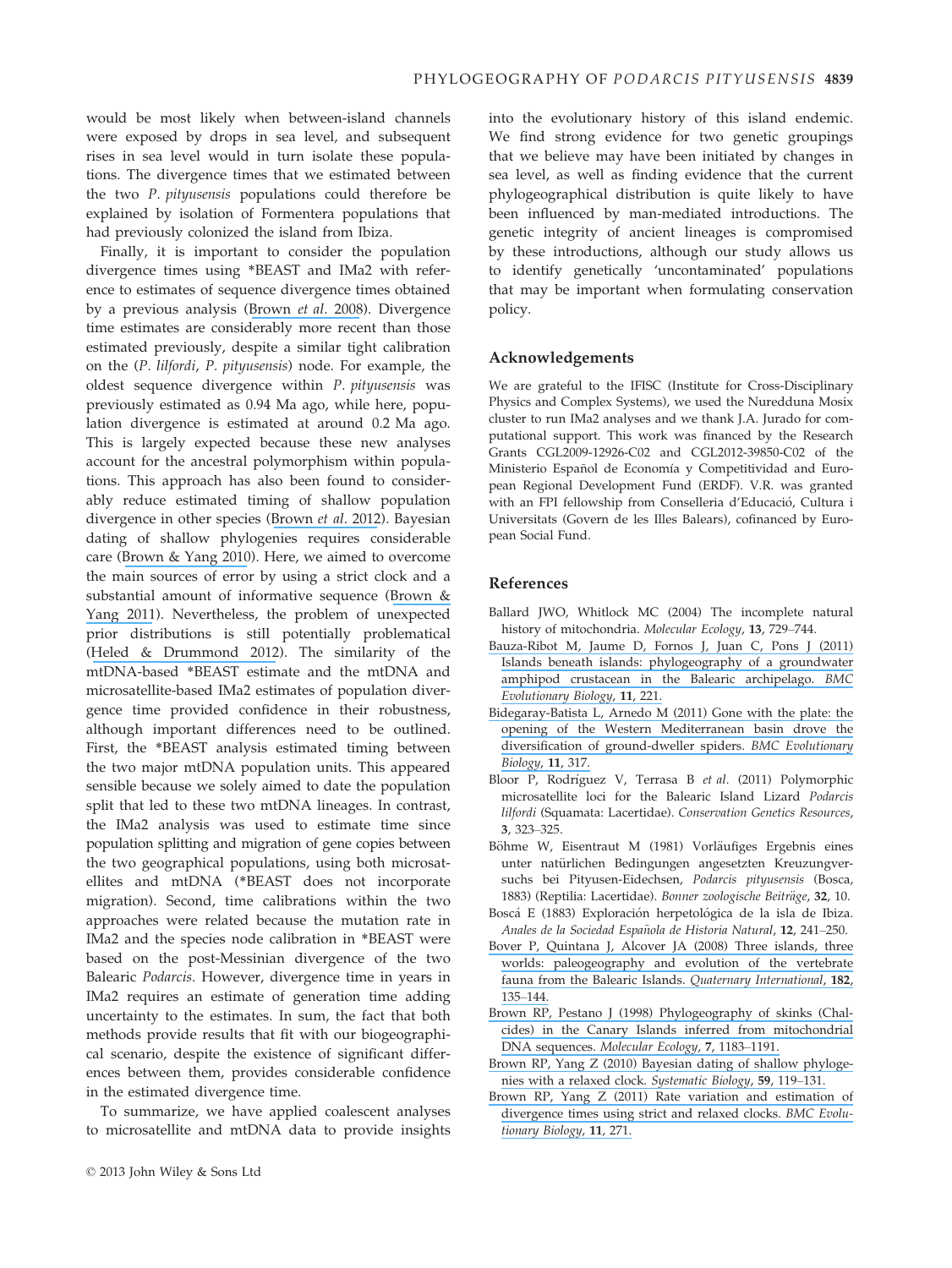- [Brown RP, Terrasa B, Perez-Mellado V](https://www.researchgate.net/publication/5347886_Bayesian_estimation_of_post-Messinian_divergence_times_in_Balearic_Island_lizards?el=1_x_8&enrichId=rgreq-15893e3d5ff518c30987b76258204bb4-XXX&enrichSource=Y292ZXJQYWdlOzI1NjA3MTU3OTtBUzoxMDM3ODM5NzE0MjYzMTJAMTQwMTc1NTQzNTQxNQ==) et al. (2008) Bayesian esti[mation of post-Messinian divergence times in Balearic Island](https://www.researchgate.net/publication/5347886_Bayesian_estimation_of_post-Messinian_divergence_times_in_Balearic_Island_lizards?el=1_x_8&enrichId=rgreq-15893e3d5ff518c30987b76258204bb4-XXX&enrichSource=Y292ZXJQYWdlOzI1NjA3MTU3OTtBUzoxMDM3ODM5NzE0MjYzMTJAMTQwMTc1NTQzNTQxNQ==) lizards. [Molecular Phylogenetics and Evolution](https://www.researchgate.net/publication/5347886_Bayesian_estimation_of_post-Messinian_divergence_times_in_Balearic_Island_lizards?el=1_x_8&enrichId=rgreq-15893e3d5ff518c30987b76258204bb4-XXX&enrichSource=Y292ZXJQYWdlOzI1NjA3MTU3OTtBUzoxMDM3ODM5NzE0MjYzMTJAMTQwMTc1NTQzNTQxNQ==), 48, 350–358.
- [Brown RP, Tejangkura T, El Mouden EH, Ait Baamrane MA,](https://www.researchgate.net/publication/234090763_Species_delimitation_and_digit_number_in_a_North_African_skink?el=1_x_8&enrichId=rgreq-15893e3d5ff518c30987b76258204bb4-XXX&enrichSource=Y292ZXJQYWdlOzI1NjA3MTU3OTtBUzoxMDM3ODM5NzE0MjYzMTJAMTQwMTc1NTQzNTQxNQ==) [Znari M \(2012\) Species delimitation and digit number in a](https://www.researchgate.net/publication/234090763_Species_delimitation_and_digit_number_in_a_North_African_skink?el=1_x_8&enrichId=rgreq-15893e3d5ff518c30987b76258204bb4-XXX&enrichSource=Y292ZXJQYWdlOzI1NjA3MTU3OTtBUzoxMDM3ODM5NzE0MjYzMTJAMTQwMTc1NTQzNTQxNQ==) North African skink. [Ecology and Evolution](https://www.researchgate.net/publication/234090763_Species_delimitation_and_digit_number_in_a_North_African_skink?el=1_x_8&enrichId=rgreq-15893e3d5ff518c30987b76258204bb4-XXX&enrichSource=Y292ZXJQYWdlOzI1NjA3MTU3OTtBUzoxMDM3ODM5NzE0MjYzMTJAMTQwMTc1NTQzNTQxNQ==), 2, 2962–2973.
- Buades JM, Rodríguez V, Terrasa B et al. (2013) Variability of the mc1r gene in melanic and non-melanic Podarcis lilfordi and Podarcis pityusensis from the Balearic archipelago. PLoS ONE, 8, e53088.
- Butzer KW (1975) Pleistocene littoral-sedimentary cycles of the Mediterranean basin: a Mallorquin view. In: After the Australopithecines: Stratigraphy, Ecology and Culture Change in the Middle Pleistocene (eds Butzer KW, Isaac GL), pp. 25–71. Moulton Press, The Hague.
- [Cano-Maqueda J, Talavera S, Arista M, Catal](https://www.researchgate.net/publication/233554581_Speciation_and_biogeographical_history_of_the_Campanula_lusitanica_complex_Campanulaceae_in_the_Western_Mediterranean_region?el=1_x_8&enrichId=rgreq-15893e3d5ff518c30987b76258204bb4-XXX&enrichSource=Y292ZXJQYWdlOzI1NjA3MTU3OTtBUzoxMDM3ODM5NzE0MjYzMTJAMTQwMTc1NTQzNTQxNQ==)án P (2008) Speci[ation and biogeographical history of the](https://www.researchgate.net/publication/233554581_Speciation_and_biogeographical_history_of_the_Campanula_lusitanica_complex_Campanulaceae_in_the_Western_Mediterranean_region?el=1_x_8&enrichId=rgreq-15893e3d5ff518c30987b76258204bb4-XXX&enrichSource=Y292ZXJQYWdlOzI1NjA3MTU3OTtBUzoxMDM3ODM5NzE0MjYzMTJAMTQwMTc1NTQzNTQxNQ==) Campanula lusitanica [complex \(Campanulaceae\) in the Western Mediterranean](https://www.researchgate.net/publication/233554581_Speciation_and_biogeographical_history_of_the_Campanula_lusitanica_complex_Campanulaceae_in_the_Western_Mediterranean_region?el=1_x_8&enrichId=rgreq-15893e3d5ff518c30987b76258204bb4-XXX&enrichSource=Y292ZXJQYWdlOzI1NjA3MTU3OTtBUzoxMDM3ODM5NzE0MjYzMTJAMTQwMTc1NTQzNTQxNQ==) [region.](https://www.researchgate.net/publication/233554581_Speciation_and_biogeographical_history_of_the_Campanula_lusitanica_complex_Campanulaceae_in_the_Western_Mediterranean_region?el=1_x_8&enrichId=rgreq-15893e3d5ff518c30987b76258204bb4-XXX&enrichSource=Y292ZXJQYWdlOzI1NjA3MTU3OTtBUzoxMDM3ODM5NzE0MjYzMTJAMTQwMTc1NTQzNTQxNQ==) Taxon, 57, 1252–1266.
- Corander J, Waldmann P, Sillanpää MJ (2003) Bayesian analysis of genetic differentiation between populations. Genetics, 163, 367–374.
- [Cox SC, Carranza S, Brown RP \(2010\) Divergence times and](https://www.researchgate.net/publication/42388703_Divergence_times_and_colonization_of_the_Canary_Islands_by_Gallotia_lizards?el=1_x_8&enrichId=rgreq-15893e3d5ff518c30987b76258204bb4-XXX&enrichSource=Y292ZXJQYWdlOzI1NjA3MTU3OTtBUzoxMDM3ODM5NzE0MjYzMTJAMTQwMTc1NTQzNTQxNQ==) [colonization of the Canary Islands by Gallotia lizards.](https://www.researchgate.net/publication/42388703_Divergence_times_and_colonization_of_the_Canary_Islands_by_Gallotia_lizards?el=1_x_8&enrichId=rgreq-15893e3d5ff518c30987b76258204bb4-XXX&enrichSource=Y292ZXJQYWdlOzI1NjA3MTU3OTtBUzoxMDM3ODM5NzE0MjYzMTJAMTQwMTc1NTQzNTQxNQ==) Molec[ular Phylogenetics and Evolution](https://www.researchgate.net/publication/42388703_Divergence_times_and_colonization_of_the_Canary_Islands_by_Gallotia_lizards?el=1_x_8&enrichId=rgreq-15893e3d5ff518c30987b76258204bb4-XXX&enrichSource=Y292ZXJQYWdlOzI1NjA3MTU3OTtBUzoxMDM3ODM5NzE0MjYzMTJAMTQwMTc1NTQzNTQxNQ==), 56, 747–757.
- Cuerda J (1975) [Los tiempos cuaternarios en Baleares](https://www.researchgate.net/publication/293183983_Los_Tiempos_Cuaternarios_en_Baleares?el=1_x_8&enrichId=rgreq-15893e3d5ff518c30987b76258204bb4-XXX&enrichSource=Y292ZXJQYWdlOzI1NjA3MTU3OTtBUzoxMDM3ODM5NzE0MjYzMTJAMTQwMTc1NTQzNTQxNQ==). Instituto de Estudios Baleáricos, Palma de Mallorca.
- Dorale JA, Onac BP, Fornós JJ et al. (2010) Sea-level highstand 81,000 years ago in Mallorca. Science, 327, 860–863.
- [Drummond AJ, Suchard MA, Xie D, Rambaut A \(2012\) Bayes](https://www.researchgate.net/publication/287175731_Bayesian_phylogenetics_with_BEAUti_and_the_BEAST_17?el=1_x_8&enrichId=rgreq-15893e3d5ff518c30987b76258204bb4-XXX&enrichSource=Y292ZXJQYWdlOzI1NjA3MTU3OTtBUzoxMDM3ODM5NzE0MjYzMTJAMTQwMTc1NTQzNTQxNQ==)[ian phylogenetics with BEAUti and the BEAST 1.7.](https://www.researchgate.net/publication/287175731_Bayesian_phylogenetics_with_BEAUti_and_the_BEAST_17?el=1_x_8&enrichId=rgreq-15893e3d5ff518c30987b76258204bb4-XXX&enrichSource=Y292ZXJQYWdlOzI1NjA3MTU3OTtBUzoxMDM3ODM5NzE0MjYzMTJAMTQwMTc1NTQzNTQxNQ==) Molecular [Biology and Evolution](https://www.researchgate.net/publication/287175731_Bayesian_phylogenetics_with_BEAUti_and_the_BEAST_17?el=1_x_8&enrichId=rgreq-15893e3d5ff518c30987b76258204bb4-XXX&enrichSource=Y292ZXJQYWdlOzI1NjA3MTU3OTtBUzoxMDM3ODM5NzE0MjYzMTJAMTQwMTc1NTQzNTQxNQ==), 29, 1969–1973.
- [Duggen S, Hoernle K, van den Bogaard P, Rupke L, Morgan J](https://www.researchgate.net/publication/10812315_Deep_roots_of_the_Messinian_Salinity_Crisis?el=1_x_8&enrichId=rgreq-15893e3d5ff518c30987b76258204bb4-XXX&enrichSource=Y292ZXJQYWdlOzI1NjA3MTU3OTtBUzoxMDM3ODM5NzE0MjYzMTJAMTQwMTc1NTQzNTQxNQ==) [\(2003\) Deep roots of the Messinian salinity crisis.](https://www.researchgate.net/publication/10812315_Deep_roots_of_the_Messinian_Salinity_Crisis?el=1_x_8&enrichId=rgreq-15893e3d5ff518c30987b76258204bb4-XXX&enrichSource=Y292ZXJQYWdlOzI1NjA3MTU3OTtBUzoxMDM3ODM5NzE0MjYzMTJAMTQwMTc1NTQzNTQxNQ==) Nature, 422, 602–[606.](https://www.researchgate.net/publication/10812315_Deep_roots_of_the_Messinian_Salinity_Crisis?el=1_x_8&enrichId=rgreq-15893e3d5ff518c30987b76258204bb4-XXX&enrichSource=Y292ZXJQYWdlOzI1NjA3MTU3OTtBUzoxMDM3ODM5NzE0MjYzMTJAMTQwMTc1NTQzNTQxNQ==)
- [Earl D, vonHoldt B \(2012\) STRUCTURE HARVESTER: a web](https://www.researchgate.net/publication/287104091_Structure_Harvester_a_website_and_program_for_visualizing_STRUCTURE_output_and_implementing_the_Evanno_method?el=1_x_8&enrichId=rgreq-15893e3d5ff518c30987b76258204bb4-XXX&enrichSource=Y292ZXJQYWdlOzI1NjA3MTU3OTtBUzoxMDM3ODM5NzE0MjYzMTJAMTQwMTc1NTQzNTQxNQ==)[site and program for visualizing STRUCTURE output and](https://www.researchgate.net/publication/287104091_Structure_Harvester_a_website_and_program_for_visualizing_STRUCTURE_output_and_implementing_the_Evanno_method?el=1_x_8&enrichId=rgreq-15893e3d5ff518c30987b76258204bb4-XXX&enrichSource=Y292ZXJQYWdlOzI1NjA3MTU3OTtBUzoxMDM3ODM5NzE0MjYzMTJAMTQwMTc1NTQzNTQxNQ==) [implementing the Evanno method.](https://www.researchgate.net/publication/287104091_Structure_Harvester_a_website_and_program_for_visualizing_STRUCTURE_output_and_implementing_the_Evanno_method?el=1_x_8&enrichId=rgreq-15893e3d5ff518c30987b76258204bb4-XXX&enrichSource=Y292ZXJQYWdlOzI1NjA3MTU3OTtBUzoxMDM3ODM5NzE0MjYzMTJAMTQwMTc1NTQzNTQxNQ==) Conservation Genetics [Resources](https://www.researchgate.net/publication/287104091_Structure_Harvester_a_website_and_program_for_visualizing_STRUCTURE_output_and_implementing_the_Evanno_method?el=1_x_8&enrichId=rgreq-15893e3d5ff518c30987b76258204bb4-XXX&enrichSource=Y292ZXJQYWdlOzI1NjA3MTU3OTtBUzoxMDM3ODM5NzE0MjYzMTJAMTQwMTc1NTQzNTQxNQ==), 4, 359–361.
- [Emig CC, Geistdoerfer P \(2004\) The Mediterranean deep-sea](https://www.researchgate.net/publication/26396547_The_Mediterranean_deep-sea_fauna_Historical_evolution_bathymetric_variations_and_geographical_changes?el=1_x_8&enrichId=rgreq-15893e3d5ff518c30987b76258204bb4-XXX&enrichSource=Y292ZXJQYWdlOzI1NjA3MTU3OTtBUzoxMDM3ODM5NzE0MjYzMTJAMTQwMTc1NTQzNTQxNQ==) [fauna: historical evolution, bathymetric variations and geo](https://www.researchgate.net/publication/26396547_The_Mediterranean_deep-sea_fauna_Historical_evolution_bathymetric_variations_and_geographical_changes?el=1_x_8&enrichId=rgreq-15893e3d5ff518c30987b76258204bb4-XXX&enrichSource=Y292ZXJQYWdlOzI1NjA3MTU3OTtBUzoxMDM3ODM5NzE0MjYzMTJAMTQwMTc1NTQzNTQxNQ==)[graphical changes. Carnets de G](https://www.researchgate.net/publication/26396547_The_Mediterranean_deep-sea_fauna_Historical_evolution_bathymetric_variations_and_geographical_changes?el=1_x_8&enrichId=rgreq-15893e3d5ff518c30987b76258204bb4-XXX&enrichSource=Y292ZXJQYWdlOzI1NjA3MTU3OTtBUzoxMDM3ODM5NzE0MjYzMTJAMTQwMTc1NTQzNTQxNQ==)éologie/Notebooks on Geol[ogy, Article 2004/01 \(CG2004 A01 CCE-PG\).](https://www.researchgate.net/publication/26396547_The_Mediterranean_deep-sea_fauna_Historical_evolution_bathymetric_variations_and_geographical_changes?el=1_x_8&enrichId=rgreq-15893e3d5ff518c30987b76258204bb4-XXX&enrichSource=Y292ZXJQYWdlOzI1NjA3MTU3OTtBUzoxMDM3ODM5NzE0MjYzMTJAMTQwMTc1NTQzNTQxNQ==)
- [Evanno G, Regnaut S, Goudet J \(2005\) Detecting the number of](https://www.researchgate.net/publication/7773162_Detecting_the_number_of_clusters_of_individuals_using_the_software_STRUCTURE_A_simulation_study?el=1_x_8&enrichId=rgreq-15893e3d5ff518c30987b76258204bb4-XXX&enrichSource=Y292ZXJQYWdlOzI1NjA3MTU3OTtBUzoxMDM3ODM5NzE0MjYzMTJAMTQwMTc1NTQzNTQxNQ==) [clusters of individuals using the software structure: a simula](https://www.researchgate.net/publication/7773162_Detecting_the_number_of_clusters_of_individuals_using_the_software_STRUCTURE_A_simulation_study?el=1_x_8&enrichId=rgreq-15893e3d5ff518c30987b76258204bb4-XXX&enrichSource=Y292ZXJQYWdlOzI1NjA3MTU3OTtBUzoxMDM3ODM5NzE0MjYzMTJAMTQwMTc1NTQzNTQxNQ==)tion study. [Molecular Ecology](https://www.researchgate.net/publication/7773162_Detecting_the_number_of_clusters_of_individuals_using_the_software_STRUCTURE_A_simulation_study?el=1_x_8&enrichId=rgreq-15893e3d5ff518c30987b76258204bb4-XXX&enrichSource=Y292ZXJQYWdlOzI1NjA3MTU3OTtBUzoxMDM3ODM5NzE0MjYzMTJAMTQwMTc1NTQzNTQxNQ==), 14, 2611–2620.
- [Excoffier L, Laval G, Schneider S \(2005\) Arlequin \(version 3.0\):](https://www.researchgate.net/publication/240434148_ARLEQUIN_ver_30_an_integrated_software_package_for_population_genetics_data_analysis?el=1_x_8&enrichId=rgreq-15893e3d5ff518c30987b76258204bb4-XXX&enrichSource=Y292ZXJQYWdlOzI1NjA3MTU3OTtBUzoxMDM3ODM5NzE0MjYzMTJAMTQwMTc1NTQzNTQxNQ==) [an integrated software package for population genetics data](https://www.researchgate.net/publication/240434148_ARLEQUIN_ver_30_an_integrated_software_package_for_population_genetics_data_analysis?el=1_x_8&enrichId=rgreq-15893e3d5ff518c30987b76258204bb4-XXX&enrichSource=Y292ZXJQYWdlOzI1NjA3MTU3OTtBUzoxMDM3ODM5NzE0MjYzMTJAMTQwMTc1NTQzNTQxNQ==) analysis. [Evolutionary Bioinformatics online](https://www.researchgate.net/publication/240434148_ARLEQUIN_ver_30_an_integrated_software_package_for_population_genetics_data_analysis?el=1_x_8&enrichId=rgreq-15893e3d5ff518c30987b76258204bb4-XXX&enrichSource=Y292ZXJQYWdlOzI1NjA3MTU3OTtBUzoxMDM3ODM5NzE0MjYzMTJAMTQwMTc1NTQzNTQxNQ==), 1, 47–50.
- Fay JC, Wu C-I (2000) Hitchhiking under positive Darwinian selection. Genetics, 155, 1405–1413.
- [Frankham R \(2003\) Genetics and conservation biology.](https://www.researchgate.net/publication/9052387_Genetics_and_conservation_biology?el=1_x_8&enrichId=rgreq-15893e3d5ff518c30987b76258204bb4-XXX&enrichSource=Y292ZXJQYWdlOzI1NjA3MTU3OTtBUzoxMDM3ODM5NzE0MjYzMTJAMTQwMTc1NTQzNTQxNQ==) Comptes [Rendus Biologies](https://www.researchgate.net/publication/9052387_Genetics_and_conservation_biology?el=1_x_8&enrichId=rgreq-15893e3d5ff518c30987b76258204bb4-XXX&enrichSource=Y292ZXJQYWdlOzI1NjA3MTU3OTtBUzoxMDM3ODM5NzE0MjYzMTJAMTQwMTc1NTQzNTQxNQ==), 326(Suppl 1), 22–29.
- [Fraser DJ, Bernatchez L \(2001\) Adaptive evolutionary conserva](https://www.researchgate.net/publication/11459968_Adaptive_evolutionary_conservation_Towards_a_unified_concept_for_defining_conservation_units?el=1_x_8&enrichId=rgreq-15893e3d5ff518c30987b76258204bb4-XXX&enrichSource=Y292ZXJQYWdlOzI1NjA3MTU3OTtBUzoxMDM3ODM5NzE0MjYzMTJAMTQwMTc1NTQzNTQxNQ==)[tion: towards a unified concept for defining conservation](https://www.researchgate.net/publication/11459968_Adaptive_evolutionary_conservation_Towards_a_unified_concept_for_defining_conservation_units?el=1_x_8&enrichId=rgreq-15893e3d5ff518c30987b76258204bb4-XXX&enrichSource=Y292ZXJQYWdlOzI1NjA3MTU3OTtBUzoxMDM3ODM5NzE0MjYzMTJAMTQwMTc1NTQzNTQxNQ==) units. [Molecular Ecology](https://www.researchgate.net/publication/11459968_Adaptive_evolutionary_conservation_Towards_a_unified_concept_for_defining_conservation_units?el=1_x_8&enrichId=rgreq-15893e3d5ff518c30987b76258204bb4-XXX&enrichSource=Y292ZXJQYWdlOzI1NjA3MTU3OTtBUzoxMDM3ODM5NzE0MjYzMTJAMTQwMTc1NTQzNTQxNQ==), 10, 2741–2752.
- [Fu YX \(1997\) Statistical tests of neutrality of mutations against](https://www.researchgate.net/publication/13891196_Statistical_Tests_of_Neutrality_of_Mutations_Against_Population_Growth_Hitchhiking_and_Background_Selection?el=1_x_8&enrichId=rgreq-15893e3d5ff518c30987b76258204bb4-XXX&enrichSource=Y292ZXJQYWdlOzI1NjA3MTU3OTtBUzoxMDM3ODM5NzE0MjYzMTJAMTQwMTc1NTQzNTQxNQ==) [population growth, hitchhiking and background selection.](https://www.researchgate.net/publication/13891196_Statistical_Tests_of_Neutrality_of_Mutations_Against_Population_Growth_Hitchhiking_and_Background_Selection?el=1_x_8&enrichId=rgreq-15893e3d5ff518c30987b76258204bb4-XXX&enrichSource=Y292ZXJQYWdlOzI1NjA3MTU3OTtBUzoxMDM3ODM5NzE0MjYzMTJAMTQwMTc1NTQzNTQxNQ==) [Genetics](https://www.researchgate.net/publication/13891196_Statistical_Tests_of_Neutrality_of_Mutations_Against_Population_Growth_Hitchhiking_and_Background_Selection?el=1_x_8&enrichId=rgreq-15893e3d5ff518c30987b76258204bb4-XXX&enrichSource=Y292ZXJQYWdlOzI1NjA3MTU3OTtBUzoxMDM3ODM5NzE0MjYzMTJAMTQwMTc1NTQzNTQxNQ==), 147, 915–925.
- [Fu YX, Li WH \(1993\) Statistical tests of neutrality of mutations.](https://www.researchgate.net/publication/14745521_Statistical_Tests_of_Neutrality_of_Mutations?el=1_x_8&enrichId=rgreq-15893e3d5ff518c30987b76258204bb4-XXX&enrichSource=Y292ZXJQYWdlOzI1NjA3MTU3OTtBUzoxMDM3ODM5NzE0MjYzMTJAMTQwMTc1NTQzNTQxNQ==) [Genetics](https://www.researchgate.net/publication/14745521_Statistical_Tests_of_Neutrality_of_Mutations?el=1_x_8&enrichId=rgreq-15893e3d5ff518c30987b76258204bb4-XXX&enrichSource=Y292ZXJQYWdlOzI1NjA3MTU3OTtBUzoxMDM3ODM5NzE0MjYzMTJAMTQwMTc1NTQzNTQxNQ==), 133, 693–709.
- Funk DJ, Omland KE (2003) Species-level paraphyly and polyphyly: frequency, causes, and consequences, with Insights from animal mitochondrial DNA. Annual Review of Ecology, Evolution, and Systematics, 34, 397–423.
- [Funk WC, McKay JK, Hohenlohe PA, Allendorf FW \(2012\)](https://www.researchgate.net/publication/228061106_Harnessing_genomics_for_delineating_conservation_units?el=1_x_8&enrichId=rgreq-15893e3d5ff518c30987b76258204bb4-XXX&enrichSource=Y292ZXJQYWdlOzI1NjA3MTU3OTtBUzoxMDM3ODM5NzE0MjYzMTJAMTQwMTc1NTQzNTQxNQ==) [Harnessing genomics for delineating conservation units.](https://www.researchgate.net/publication/228061106_Harnessing_genomics_for_delineating_conservation_units?el=1_x_8&enrichId=rgreq-15893e3d5ff518c30987b76258204bb4-XXX&enrichSource=Y292ZXJQYWdlOzI1NjA3MTU3OTtBUzoxMDM3ODM5NzE0MjYzMTJAMTQwMTc1NTQzNTQxNQ==) [Trends in Ecology & Evolution](https://www.researchgate.net/publication/228061106_Harnessing_genomics_for_delineating_conservation_units?el=1_x_8&enrichId=rgreq-15893e3d5ff518c30987b76258204bb4-XXX&enrichSource=Y292ZXJQYWdlOzI1NjA3MTU3OTtBUzoxMDM3ODM5NzE0MjYzMTJAMTQwMTc1NTQzNTQxNQ==), 27, 489–496.
- Galán P (1999) Demography and population dynamics of the lacertid lizard Podarcis bocagei [in north-west Spain.](https://www.researchgate.net/publication/231964594_Demography_and_population_dynamics_of_the_lacertid_lizard_Podarcis_bocagei_in_north-west_Spain?el=1_x_8&enrichId=rgreq-15893e3d5ff518c30987b76258204bb4-XXX&enrichSource=Y292ZXJQYWdlOzI1NjA3MTU3OTtBUzoxMDM3ODM5NzE0MjYzMTJAMTQwMTc1NTQzNTQxNQ==) Journal of [Zoology](https://www.researchgate.net/publication/231964594_Demography_and_population_dynamics_of_the_lacertid_lizard_Podarcis_bocagei_in_north-west_Spain?el=1_x_8&enrichId=rgreq-15893e3d5ff518c30987b76258204bb4-XXX&enrichSource=Y292ZXJQYWdlOzI1NjA3MTU3OTtBUzoxMDM3ODM5NzE0MjYzMTJAMTQwMTc1NTQzNTQxNQ==), 249, 203–218.
- Garcia-Castellanos D, Estrada F, Jiménez-Munt I et al. (2009) Catastrophic flood of the Mediterranean after the Messinian salinity crisis. Nature, 462, 778–781.
- Garza JC, Williamson EG (2001) Detection of reduction in population size using data from microsatellite loci. Molecular Ecology, 10, 305–318.
- [Gilbert DA, Lehman N, O'Brien SJ, Wayne RK \(1990\) Genetic](https://www.researchgate.net/publication/21186426_Genetic_fingerprinting_reflects_population_differentiation_in_California_Channel_Island_Fox?el=1_x_8&enrichId=rgreq-15893e3d5ff518c30987b76258204bb4-XXX&enrichSource=Y292ZXJQYWdlOzI1NjA3MTU3OTtBUzoxMDM3ODM5NzE0MjYzMTJAMTQwMTc1NTQzNTQxNQ==) [fingerprinting reflects population differentiation in the Cali](https://www.researchgate.net/publication/21186426_Genetic_fingerprinting_reflects_population_differentiation_in_California_Channel_Island_Fox?el=1_x_8&enrichId=rgreq-15893e3d5ff518c30987b76258204bb4-XXX&enrichSource=Y292ZXJQYWdlOzI1NjA3MTU3OTtBUzoxMDM3ODM5NzE0MjYzMTJAMTQwMTc1NTQzNTQxNQ==)[fornia Channel Island fox.](https://www.researchgate.net/publication/21186426_Genetic_fingerprinting_reflects_population_differentiation_in_California_Channel_Island_Fox?el=1_x_8&enrichId=rgreq-15893e3d5ff518c30987b76258204bb4-XXX&enrichSource=Y292ZXJQYWdlOzI1NjA3MTU3OTtBUzoxMDM3ODM5NzE0MjYzMTJAMTQwMTc1NTQzNTQxNQ==) Nature, 344, 764–767.
- Guillaume CP, Cirer AM (1985) Comparacióm electroforética [de diez poblaciones de](https://www.researchgate.net/publication/39088018_Comparacion_electroforetica_de_diez_poblaciones_de_Podarcis_pityusensis_Bosca_1882_Lacertidae_de_Ibiza_Formentera_e_islotes_circunvecinos?el=1_x_8&enrichId=rgreq-15893e3d5ff518c30987b76258204bb4-XXX&enrichSource=Y292ZXJQYWdlOzI1NjA3MTU3OTtBUzoxMDM3ODM5NzE0MjYzMTJAMTQwMTc1NTQzNTQxNQ==) Podarcis pityusensis Boscà, 1882 [\(Lacertidae\) de Ibiza, Formentera e islotes circunvecinos.](https://www.researchgate.net/publication/39088018_Comparacion_electroforetica_de_diez_poblaciones_de_Podarcis_pityusensis_Bosca_1882_Lacertidae_de_Ibiza_Formentera_e_islotes_circunvecinos?el=1_x_8&enrichId=rgreq-15893e3d5ff518c30987b76258204bb4-XXX&enrichSource=Y292ZXJQYWdlOzI1NjA3MTU3OTtBUzoxMDM3ODM5NzE0MjYzMTJAMTQwMTc1NTQzNTQxNQ==) Butlletí del Institut Català d'Historia Natural, 52, 197-208.
- [Hall T \(1999\) BioEdit: a user-friendly biological sequence align](https://www.researchgate.net/publication/245131953_BIOEDIT_a_user-friendly_biological_sequence_alignment_editor_and_analysis_program_for_Windows_9598NT?el=1_x_8&enrichId=rgreq-15893e3d5ff518c30987b76258204bb4-XXX&enrichSource=Y292ZXJQYWdlOzI1NjA3MTU3OTtBUzoxMDM3ODM5NzE0MjYzMTJAMTQwMTc1NTQzNTQxNQ==)[ment editor and analysis program for Windows 95/98/NT.](https://www.researchgate.net/publication/245131953_BIOEDIT_a_user-friendly_biological_sequence_alignment_editor_and_analysis_program_for_Windows_9598NT?el=1_x_8&enrichId=rgreq-15893e3d5ff518c30987b76258204bb4-XXX&enrichSource=Y292ZXJQYWdlOzI1NjA3MTU3OTtBUzoxMDM3ODM5NzE0MjYzMTJAMTQwMTc1NTQzNTQxNQ==) [Nucleic Acids Symposium Series](https://www.researchgate.net/publication/245131953_BIOEDIT_a_user-friendly_biological_sequence_alignment_editor_and_analysis_program_for_Windows_9598NT?el=1_x_8&enrichId=rgreq-15893e3d5ff518c30987b76258204bb4-XXX&enrichSource=Y292ZXJQYWdlOzI1NjA3MTU3OTtBUzoxMDM3ODM5NzE0MjYzMTJAMTQwMTc1NTQzNTQxNQ==), 41, 95–98.
- [Hasegawa M, Kishino H, Yano T-A \(1985\) Dating of the](https://www.researchgate.net/publication/225844777_Dating_of_the_Human-Ape_Splitting_by_a_Molecular_Clock_of_Mitochondrial_DNA?el=1_x_8&enrichId=rgreq-15893e3d5ff518c30987b76258204bb4-XXX&enrichSource=Y292ZXJQYWdlOzI1NjA3MTU3OTtBUzoxMDM3ODM5NzE0MjYzMTJAMTQwMTc1NTQzNTQxNQ==) [human-ape splitting by a molecular clock of mitochondrial](https://www.researchgate.net/publication/225844777_Dating_of_the_Human-Ape_Splitting_by_a_Molecular_Clock_of_Mitochondrial_DNA?el=1_x_8&enrichId=rgreq-15893e3d5ff518c30987b76258204bb4-XXX&enrichSource=Y292ZXJQYWdlOzI1NjA3MTU3OTtBUzoxMDM3ODM5NzE0MjYzMTJAMTQwMTc1NTQzNTQxNQ==) DNA. [Journal of Molecular Evolution](https://www.researchgate.net/publication/225844777_Dating_of_the_Human-Ape_Splitting_by_a_Molecular_Clock_of_Mitochondrial_DNA?el=1_x_8&enrichId=rgreq-15893e3d5ff518c30987b76258204bb4-XXX&enrichSource=Y292ZXJQYWdlOzI1NjA3MTU3OTtBUzoxMDM3ODM5NzE0MjYzMTJAMTQwMTc1NTQzNTQxNQ==), 22, 160–174.
- [Heled J, Drummond AJ \(2010\) Bayesian inference of species](https://www.researchgate.net/publication/38083310_Bayesian_Inference_of_Species_Trees_from_Multilocus_Data?el=1_x_8&enrichId=rgreq-15893e3d5ff518c30987b76258204bb4-XXX&enrichSource=Y292ZXJQYWdlOzI1NjA3MTU3OTtBUzoxMDM3ODM5NzE0MjYzMTJAMTQwMTc1NTQzNTQxNQ==) trees from multilocus data. [Molecular Biology and Evolution](https://www.researchgate.net/publication/38083310_Bayesian_Inference_of_Species_Trees_from_Multilocus_Data?el=1_x_8&enrichId=rgreq-15893e3d5ff518c30987b76258204bb4-XXX&enrichSource=Y292ZXJQYWdlOzI1NjA3MTU3OTtBUzoxMDM3ODM5NzE0MjYzMTJAMTQwMTc1NTQzNTQxNQ==), 27[, 570](https://www.researchgate.net/publication/38083310_Bayesian_Inference_of_Species_Trees_from_Multilocus_Data?el=1_x_8&enrichId=rgreq-15893e3d5ff518c30987b76258204bb4-XXX&enrichSource=Y292ZXJQYWdlOzI1NjA3MTU3OTtBUzoxMDM3ODM5NzE0MjYzMTJAMTQwMTc1NTQzNTQxNQ==)–580.
- [Heled J, Drummond AJ \(2012\) Calibrated tree priors for](https://www.researchgate.net/publication/51585564_Calibrated_Tree_Priors_for_Relaxed_Phylogenetics_and_Divergence_Time_Estimation?el=1_x_8&enrichId=rgreq-15893e3d5ff518c30987b76258204bb4-XXX&enrichSource=Y292ZXJQYWdlOzI1NjA3MTU3OTtBUzoxMDM3ODM5NzE0MjYzMTJAMTQwMTc1NTQzNTQxNQ==) [relaxed phylogenetics and divergence time estimation.](https://www.researchgate.net/publication/51585564_Calibrated_Tree_Priors_for_Relaxed_Phylogenetics_and_Divergence_Time_Estimation?el=1_x_8&enrichId=rgreq-15893e3d5ff518c30987b76258204bb4-XXX&enrichSource=Y292ZXJQYWdlOzI1NjA3MTU3OTtBUzoxMDM3ODM5NzE0MjYzMTJAMTQwMTc1NTQzNTQxNQ==) Sys[tematic Biology](https://www.researchgate.net/publication/51585564_Calibrated_Tree_Priors_for_Relaxed_Phylogenetics_and_Divergence_Time_Estimation?el=1_x_8&enrichId=rgreq-15893e3d5ff518c30987b76258204bb4-XXX&enrichSource=Y292ZXJQYWdlOzI1NjA3MTU3OTtBUzoxMDM3ODM5NzE0MjYzMTJAMTQwMTc1NTQzNTQxNQ==), 61, 138–149.
- [Hey J \(2005\) On the number of New World Founders: a popu](https://www.researchgate.net/publication/7842384_On_the_Number_of_New_World_Founders_A_Population_Genetic_Portrait_of_the_Peopling_of_the_Americas?el=1_x_8&enrichId=rgreq-15893e3d5ff518c30987b76258204bb4-XXX&enrichSource=Y292ZXJQYWdlOzI1NjA3MTU3OTtBUzoxMDM3ODM5NzE0MjYzMTJAMTQwMTc1NTQzNTQxNQ==)[lation genetic portrait of the peopling of the Americas.](https://www.researchgate.net/publication/7842384_On_the_Number_of_New_World_Founders_A_Population_Genetic_Portrait_of_the_Peopling_of_the_Americas?el=1_x_8&enrichId=rgreq-15893e3d5ff518c30987b76258204bb4-XXX&enrichSource=Y292ZXJQYWdlOzI1NjA3MTU3OTtBUzoxMDM3ODM5NzE0MjYzMTJAMTQwMTc1NTQzNTQxNQ==) PLoS [Biology](https://www.researchgate.net/publication/7842384_On_the_Number_of_New_World_Founders_A_Population_Genetic_Portrait_of_the_Peopling_of_the_Americas?el=1_x_8&enrichId=rgreq-15893e3d5ff518c30987b76258204bb4-XXX&enrichSource=Y292ZXJQYWdlOzI1NjA3MTU3OTtBUzoxMDM3ODM5NzE0MjYzMTJAMTQwMTc1NTQzNTQxNQ==), 3, e193.
- [Hey J \(2010a\) The divergence of chimpanzee species and sub](https://www.researchgate.net/publication/40442620_The_Divergence_of_Chimpanzee_Species_and_Subspecies_as_Revealed_in_Multipopulation_Isolation-with-Migration_Analyses?el=1_x_8&enrichId=rgreq-15893e3d5ff518c30987b76258204bb4-XXX&enrichSource=Y292ZXJQYWdlOzI1NjA3MTU3OTtBUzoxMDM3ODM5NzE0MjYzMTJAMTQwMTc1NTQzNTQxNQ==)[species as revealed in multipopulation Isolation-with-Migra](https://www.researchgate.net/publication/40442620_The_Divergence_of_Chimpanzee_Species_and_Subspecies_as_Revealed_in_Multipopulation_Isolation-with-Migration_Analyses?el=1_x_8&enrichId=rgreq-15893e3d5ff518c30987b76258204bb4-XXX&enrichSource=Y292ZXJQYWdlOzI1NjA3MTU3OTtBUzoxMDM3ODM5NzE0MjYzMTJAMTQwMTc1NTQzNTQxNQ==)tion analyses. [Molecular Biology and Evolution](https://www.researchgate.net/publication/40442620_The_Divergence_of_Chimpanzee_Species_and_Subspecies_as_Revealed_in_Multipopulation_Isolation-with-Migration_Analyses?el=1_x_8&enrichId=rgreq-15893e3d5ff518c30987b76258204bb4-XXX&enrichSource=Y292ZXJQYWdlOzI1NjA3MTU3OTtBUzoxMDM3ODM5NzE0MjYzMTJAMTQwMTc1NTQzNTQxNQ==), 27, 921–933.
- [Hey J \(2010b\) Isolation with Migration models for more than](https://www.researchgate.net/publication/40442619_Isolation_with_Migration_Models_for_More_Than_Two_Populations?el=1_x_8&enrichId=rgreq-15893e3d5ff518c30987b76258204bb4-XXX&enrichSource=Y292ZXJQYWdlOzI1NjA3MTU3OTtBUzoxMDM3ODM5NzE0MjYzMTJAMTQwMTc1NTQzNTQxNQ==) two populations. [Molecular Biology and Evolution](https://www.researchgate.net/publication/40442619_Isolation_with_Migration_Models_for_More_Than_Two_Populations?el=1_x_8&enrichId=rgreq-15893e3d5ff518c30987b76258204bb4-XXX&enrichSource=Y292ZXJQYWdlOzI1NjA3MTU3OTtBUzoxMDM3ODM5NzE0MjYzMTJAMTQwMTc1NTQzNTQxNQ==), 27, 905–920.
- [Jakobsson M, Rosenberg NA \(2007\) CLUMPP: a cluster match](https://www.researchgate.net/publication/6346845_CLUMPP_A_Cluster_Matching_and_Permutation_Program_for_Dealing_with_Label_Switching_and_Multimodality_in_Analysis_of_Population_Structure?el=1_x_8&enrichId=rgreq-15893e3d5ff518c30987b76258204bb4-XXX&enrichSource=Y292ZXJQYWdlOzI1NjA3MTU3OTtBUzoxMDM3ODM5NzE0MjYzMTJAMTQwMTc1NTQzNTQxNQ==)[ing and permutation program for dealing with label switch](https://www.researchgate.net/publication/6346845_CLUMPP_A_Cluster_Matching_and_Permutation_Program_for_Dealing_with_Label_Switching_and_Multimodality_in_Analysis_of_Population_Structure?el=1_x_8&enrichId=rgreq-15893e3d5ff518c30987b76258204bb4-XXX&enrichSource=Y292ZXJQYWdlOzI1NjA3MTU3OTtBUzoxMDM3ODM5NzE0MjYzMTJAMTQwMTc1NTQzNTQxNQ==)[ing and multimodality in analysis of population structure.](https://www.researchgate.net/publication/6346845_CLUMPP_A_Cluster_Matching_and_Permutation_Program_for_Dealing_with_Label_Switching_and_Multimodality_in_Analysis_of_Population_Structure?el=1_x_8&enrichId=rgreq-15893e3d5ff518c30987b76258204bb4-XXX&enrichSource=Y292ZXJQYWdlOzI1NjA3MTU3OTtBUzoxMDM3ODM5NzE0MjYzMTJAMTQwMTc1NTQzNTQxNQ==) [Bioinformatics](https://www.researchgate.net/publication/6346845_CLUMPP_A_Cluster_Matching_and_Permutation_Program_for_Dealing_with_Label_Switching_and_Multimodality_in_Analysis_of_Population_Structure?el=1_x_8&enrichId=rgreq-15893e3d5ff518c30987b76258204bb4-XXX&enrichSource=Y292ZXJQYWdlOzI1NjA3MTU3OTtBUzoxMDM3ODM5NzE0MjYzMTJAMTQwMTc1NTQzNTQxNQ==), 23, 1801–1806.
- [Karl SA, Castro ALF, Lopez JA, Charvet P, Burgess GH \(2011\)](https://www.researchgate.net/publication/226232604_Phylogeography_and_conservation_of_the_bull_shark_Carcharhinus_leucas_inferred_from_mitochondrial_and_microsatellite_DNA?el=1_x_8&enrichId=rgreq-15893e3d5ff518c30987b76258204bb4-XXX&enrichSource=Y292ZXJQYWdlOzI1NjA3MTU3OTtBUzoxMDM3ODM5NzE0MjYzMTJAMTQwMTc1NTQzNTQxNQ==) [Phylogeography and conservation of the bull shark \(](https://www.researchgate.net/publication/226232604_Phylogeography_and_conservation_of_the_bull_shark_Carcharhinus_leucas_inferred_from_mitochondrial_and_microsatellite_DNA?el=1_x_8&enrichId=rgreq-15893e3d5ff518c30987b76258204bb4-XXX&enrichSource=Y292ZXJQYWdlOzI1NjA3MTU3OTtBUzoxMDM3ODM5NzE0MjYzMTJAMTQwMTc1NTQzNTQxNQ==)Carcharhinus leucas[\) inferred from mitochondrial and microsatellite](https://www.researchgate.net/publication/226232604_Phylogeography_and_conservation_of_the_bull_shark_Carcharhinus_leucas_inferred_from_mitochondrial_and_microsatellite_DNA?el=1_x_8&enrichId=rgreq-15893e3d5ff518c30987b76258204bb4-XXX&enrichSource=Y292ZXJQYWdlOzI1NjA3MTU3OTtBUzoxMDM3ODM5NzE0MjYzMTJAMTQwMTc1NTQzNTQxNQ==) DNA. [Conservation Genetics](https://www.researchgate.net/publication/226232604_Phylogeography_and_conservation_of_the_bull_shark_Carcharhinus_leucas_inferred_from_mitochondrial_and_microsatellite_DNA?el=1_x_8&enrichId=rgreq-15893e3d5ff518c30987b76258204bb4-XXX&enrichSource=Y292ZXJQYWdlOzI1NjA3MTU3OTtBUzoxMDM3ODM5NzE0MjYzMTJAMTQwMTc1NTQzNTQxNQ==), 12, 371–382.
- [Kimura M, Ohta T \(1978\) Stepwise mutation model and distri](https://www.researchgate.net/publication/22861363_Kimura_M_Otha_T_Stepwise_mutation_model_and_distribution_of_allelic_frequencies_in_a_finite_population_Proc_Natl_Acad_Sci_USA_75_2868-2872?el=1_x_8&enrichId=rgreq-15893e3d5ff518c30987b76258204bb4-XXX&enrichSource=Y292ZXJQYWdlOzI1NjA3MTU3OTtBUzoxMDM3ODM5NzE0MjYzMTJAMTQwMTc1NTQzNTQxNQ==)[bution of allelic frequencies in a finite population.](https://www.researchgate.net/publication/22861363_Kimura_M_Otha_T_Stepwise_mutation_model_and_distribution_of_allelic_frequencies_in_a_finite_population_Proc_Natl_Acad_Sci_USA_75_2868-2872?el=1_x_8&enrichId=rgreq-15893e3d5ff518c30987b76258204bb4-XXX&enrichSource=Y292ZXJQYWdlOzI1NjA3MTU3OTtBUzoxMDM3ODM5NzE0MjYzMTJAMTQwMTc1NTQzNTQxNQ==) Proceedings [of the National Academy of Sciences of the United States of Amer](https://www.researchgate.net/publication/22861363_Kimura_M_Otha_T_Stepwise_mutation_model_and_distribution_of_allelic_frequencies_in_a_finite_population_Proc_Natl_Acad_Sci_USA_75_2868-2872?el=1_x_8&enrichId=rgreq-15893e3d5ff518c30987b76258204bb4-XXX&enrichSource=Y292ZXJQYWdlOzI1NjA3MTU3OTtBUzoxMDM3ODM5NzE0MjYzMTJAMTQwMTc1NTQzNTQxNQ==)ica, 75[, 2868](https://www.researchgate.net/publication/22861363_Kimura_M_Otha_T_Stepwise_mutation_model_and_distribution_of_allelic_frequencies_in_a_finite_population_Proc_Natl_Acad_Sci_USA_75_2868-2872?el=1_x_8&enrichId=rgreq-15893e3d5ff518c30987b76258204bb4-XXX&enrichSource=Y292ZXJQYWdlOzI1NjA3MTU3OTtBUzoxMDM3ODM5NzE0MjYzMTJAMTQwMTc1NTQzNTQxNQ==)–2872.
- [Krijgsman W, Hilgen F, Raffi I, Sierro F, Wilson D \(1999\) Chro](https://www.researchgate.net/publication/251642135_Chronology_causes_and_progression_of_the_Messinian_Salinity_Crisis?el=1_x_8&enrichId=rgreq-15893e3d5ff518c30987b76258204bb4-XXX&enrichSource=Y292ZXJQYWdlOzI1NjA3MTU3OTtBUzoxMDM3ODM5NzE0MjYzMTJAMTQwMTc1NTQzNTQxNQ==)[nology, causes and progression of the Messinian salinity](https://www.researchgate.net/publication/251642135_Chronology_causes_and_progression_of_the_Messinian_Salinity_Crisis?el=1_x_8&enrichId=rgreq-15893e3d5ff518c30987b76258204bb4-XXX&enrichSource=Y292ZXJQYWdlOzI1NjA3MTU3OTtBUzoxMDM3ODM5NzE0MjYzMTJAMTQwMTc1NTQzNTQxNQ==) crisis. [Nature](https://www.researchgate.net/publication/251642135_Chronology_causes_and_progression_of_the_Messinian_Salinity_Crisis?el=1_x_8&enrichId=rgreq-15893e3d5ff518c30987b76258204bb4-XXX&enrichSource=Y292ZXJQYWdlOzI1NjA3MTU3OTtBUzoxMDM3ODM5NzE0MjYzMTJAMTQwMTc1NTQzNTQxNQ==), 400, 652–654.
- [Librado P, Rozas J \(2009\) DnaSP v5: a software for comprehen](https://www.researchgate.net/publication/24257674_DnaSP_v5_A_Software_for_Comprehensive_Analysis_of_DNA_Polymorphism_Data?el=1_x_8&enrichId=rgreq-15893e3d5ff518c30987b76258204bb4-XXX&enrichSource=Y292ZXJQYWdlOzI1NjA3MTU3OTtBUzoxMDM3ODM5NzE0MjYzMTJAMTQwMTc1NTQzNTQxNQ==)[sive analysis of DNA polymorphism data.](https://www.researchgate.net/publication/24257674_DnaSP_v5_A_Software_for_Comprehensive_Analysis_of_DNA_Polymorphism_Data?el=1_x_8&enrichId=rgreq-15893e3d5ff518c30987b76258204bb4-XXX&enrichSource=Y292ZXJQYWdlOzI1NjA3MTU3OTtBUzoxMDM3ODM5NzE0MjYzMTJAMTQwMTc1NTQzNTQxNQ==) Bioinformatics, 25, 1451–[1452.](https://www.researchgate.net/publication/24257674_DnaSP_v5_A_Software_for_Comprehensive_Analysis_of_DNA_Polymorphism_Data?el=1_x_8&enrichId=rgreq-15893e3d5ff518c30987b76258204bb4-XXX&enrichSource=Y292ZXJQYWdlOzI1NjA3MTU3OTtBUzoxMDM3ODM5NzE0MjYzMTJAMTQwMTc1NTQzNTQxNQ==)